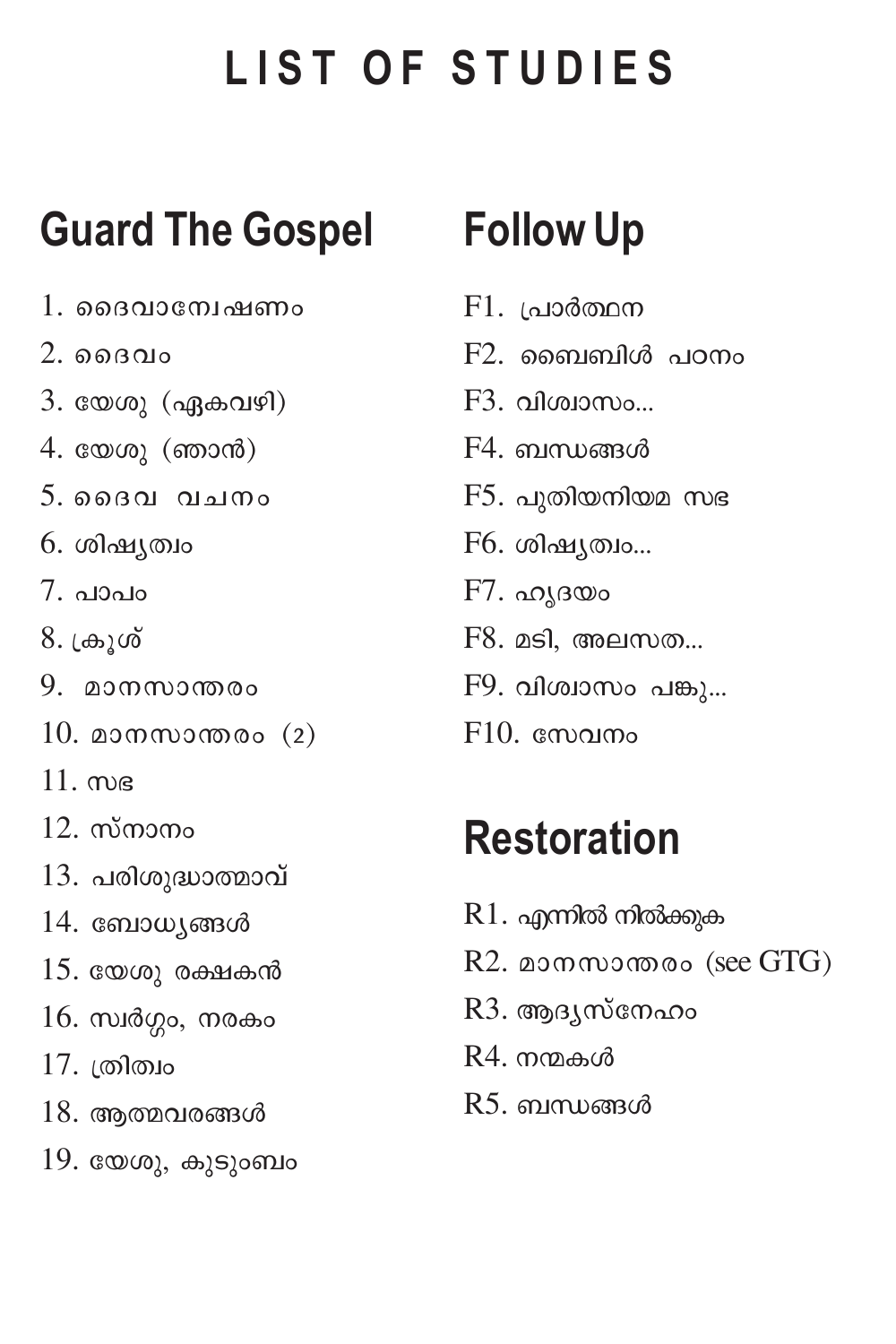Seeking God

#### 1. ദൈവത്തെ അന്വേ ഷിപ്പിൻ

േ ദൈവവുമായി ഒരു ബന്ധമുണ്ടാക്കുന്നതിന് നാം എന്തു വില കൊടുക്കണം?

മത്താ 11:28-30 -യേശുവിലേക്കുവരിക

മത്താ 7:7-8 -ചോദിച്ചാൽ ലഭിക്കും,

-അന്വേഷിച്ചാൽ കണ്ടെത്തും,

-മുട്ടിയാൽ തുറന്നുകിട്ടും

േ വാഗ്ദാനം - അമ്പേഷിക്കുന്നവൻ കണ്ടെത്തും.

```
േ മുന്നറിയിപ്പ് – കുറച്ചുപേർ മാത്രം കണ്ടെത്തും. എന്തുകൊണ്ട്?
```
- ലുക്ക 15:20-24 -ദൈവത്തിന്റെ ഹൃദയം വിശാലമാണ്. അവിടെ നിങ്ങൾക്ക് ഒരിടമുണ്ട്.
- -കഠിനാദ്ധ്വാനം വേണം. ലൂക്ക 13:24-25

എല്ലാരീതിയിലും പരിശ്രമിക്കണം

- -ദൈവകാര്യത്തിൽ സമ്പന്നൻ എന്നാൽ ലുക്ക 12:16–21 എന്താണർത്ഥം?
- -'മികവി'ന്റെ ശത്രുവാണ് 'നല്ലത്.' മത്താ 6:31-33
- േ നല്ലതെന്നു തോന്നുന്ന കാര്യങ്ങളുടെ പിറകേപോയി ഏറ്റവും മികച്ച കാര്യങ്ങൾ കൈമോശപ്പെടുത്തരുത്.
- േ എന്തൊക്കെ 'നല്ല'കാര്യങ്ങൾക്കാണ് നിങ്ങൾ മുൻതൂക്കം നൽകുന്നത്?

#### മത്താ 7:24-27

- േ പാറമേൽ പണിത വീടാണോ നിങ്ങളുടെ ജീവിതം?
- േ ദൈവത്തെ അന്വേഷിക്കാൻ നിങ്ങൾ എന്തൊക്കെ ചെയ്യും?

| കൂടുതൽ വചനങ്ങൾ |                       |  |
|----------------|-----------------------|--|
| അപ്പ 17:10-11  | -കുലീനർ               |  |
| എബ്രാ 11:6     | -വിശ്വാസം വേണം        |  |
| ദാനി $9:3$     | -ദൈവത്തെ ആരായുക       |  |
| 1തിമോ 4:7-8    | -വലിയ വിലയുള്ള ദൈവീകത |  |
|                |                       |  |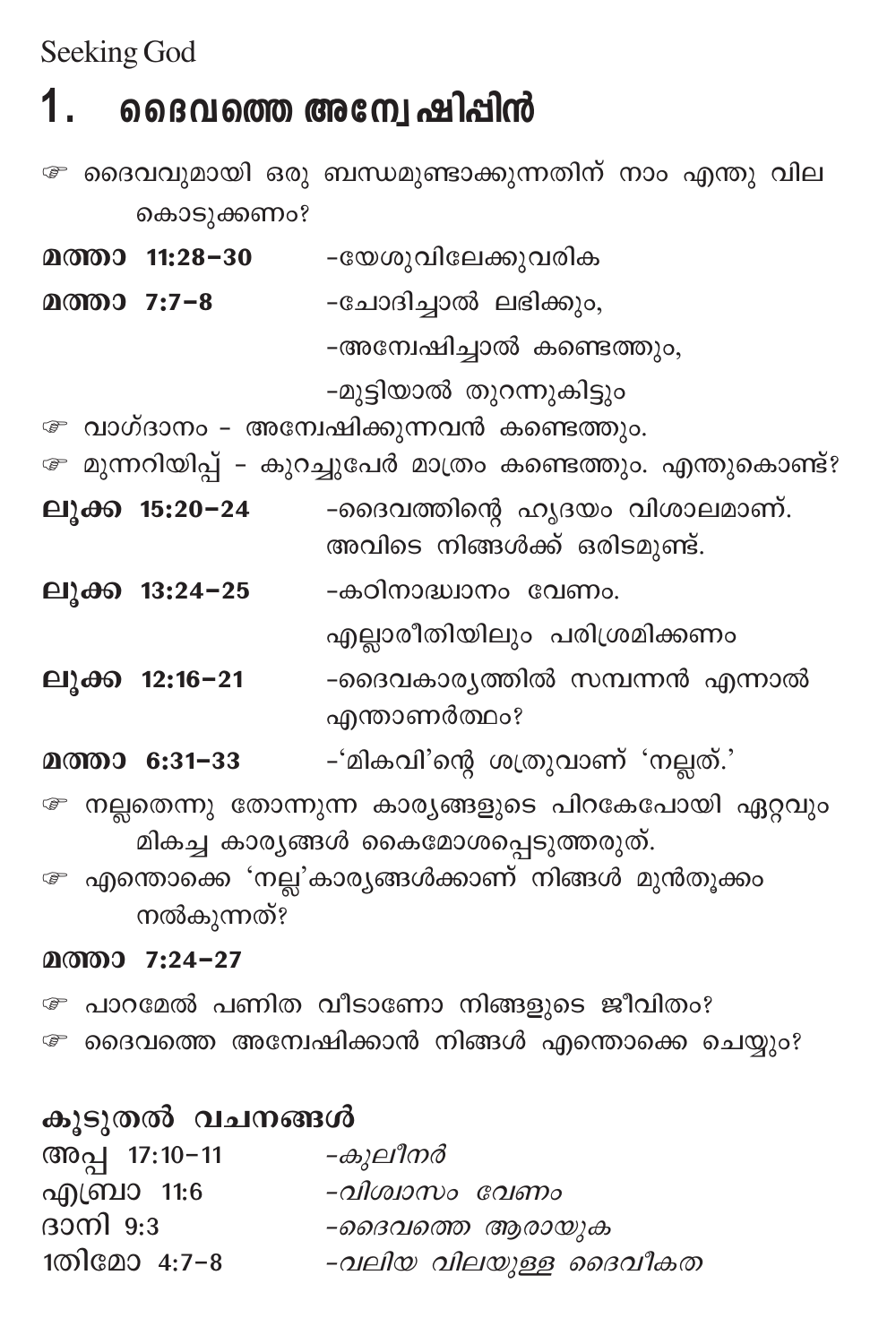$God$ 

## $2.$  <br> ถด $60$

േ ബൈബിളിലെ ജീവനുള്ള ദൈവം

☞ സ്രഷ്ടാവ്, ദാദാവ്, പരിപാലകൻ അപ്പ 17:24-30 േ ആലയങ്ങളിൽ വസിക്കാത്തവൻ േ നാം അവിടുത്തെ സന്തതികൾ

േ അവിടത്തെ നാം അമ്പേഷിക്കണം

### സങ്കീർത്തനം 103:1-22

േ സ്വർഗ്ഗീയനായ നമ്മുടെ പിതാവ്

### യോഹന്നാൻ 3:16, റോമാക്കാർ 5:6-8

േ ദൈവത്തിനു നമ്മോടുള്ള സ്നേഹത്തിന്റെ ആഴം

### യിരമ്യ 29:11-13 / ആവർത്തനം 8:2-3

േ ദൈവത്തിനു നമ്മെക്കുറിച്ചുള്ള പദ്ധതികൾ

### സങ്കീർത്തനം 135:15-17 & യിരമ്യ 10:5

േ വിഗ്രഹങ്ങൾ ജീവനില്ലാത്തവയാണ്.

േ അവയെ ഭയപ്പെടേണ്ട, ആരാധനയുമരുത്.

## ആവർത്തനം 5:8-9, 1 കൊരിന്തൃർ 10:14

േ ദൈവത്തെ ആരാധിക്കുക. വിഗ്രഹം വിട്ടോടിഅകലുക.

### വെളിപാട് 21:8

☞ വിഗ്രഹാരാധകരുടെ അന്ത്യം

### യോഹന്നാൻ 4:24

േ ആത്മാവിലും സത്യത്തിലും ആരാധിക്കണം േ നിങ്ങൾ തയ്യാറാണോ?

േ ഇന്നു മുതൽ ബൈബിൾ വായിക്കുക.

േ മീറ്റിംഗുകളിൽ പങ്കെടുക്കുക.

േ പഠന ക്ലാസ്സുകളിൽ വരിക.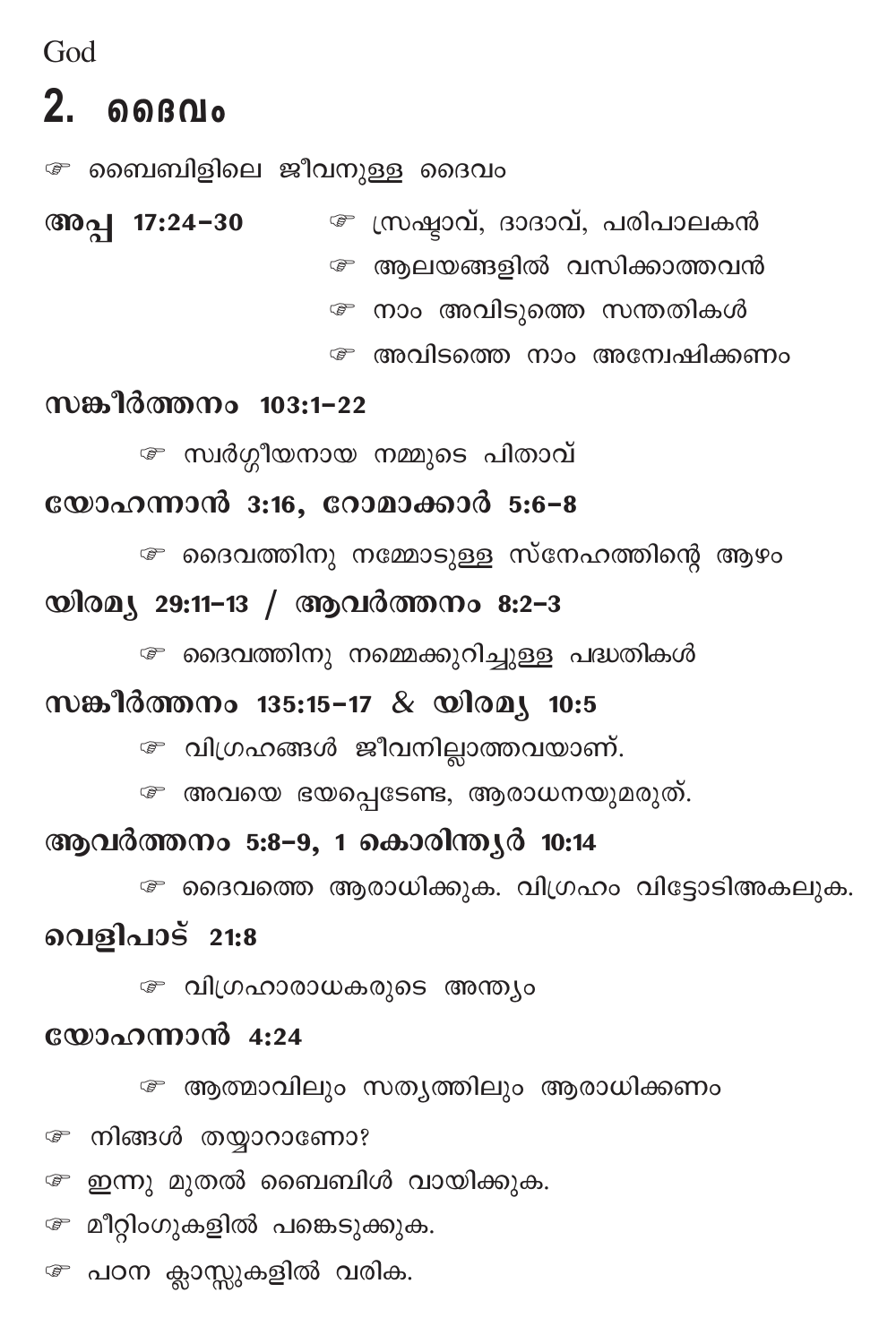Jesus (The only way)

## 3. യേശു ഏകവഴി

േ യേശുവിന്റെ ദൈവീകത്വം

യോഹന്നാൻ 3:16 -ദൈവത്തിനു നമ്മോടുള്ള സ്നേഹം

മർക്കോസ് 1:40-42 -വലിയ അനുകമ്പ, വലിയ ശക്തി

മർക്കോസ് 4:35-41 -പ്രകൃതിശക്തികളിന്മേൽ അധികാരം

ലൂക്കോസ് 7:11-15 -മരണത്തിന്മേൽ അധികാരം

മത്തായി 9:1-9 (ലൂക്കോസ് 7:36-39 & 48-50)

-പാപ മോചനത്തിനുള്ള അധികാരം

1 യോഹന്നാൻ 3:5, എബ്രായർ 4:15-16 -യേശു നമ്മുടെ പാപങ്ങൾ മായ്ക്കുന്നു.

േ യേശുവിൽ പൂർണതയുണ്ട്, അവൻ പാപരഹിതനാണ് അപ്പ 4:12 -മാനവർക്ക് നൽകപെട്ട ഒരേയൊരു നാമം യോഹന്നാൻ 14:6

േ യേശുവാണ് ഏക വഴിയും സത്യവും ജീവനും.

േ അവനെ മാത്രം ആരാധിക്കുക.

േ അവനെ അനുസരിച്ചു ജീവിക്കുക.

### കുടുതൽ വചനങ്ങൾ

1 തിമൊത്തി 2:3-5 *-യേശുവാണ് എക മദ്ധ്യസ്ഥൻ* ആവ 4:28-31 *-തേടുക/അനുസരിക്കുക* 2 ദിന 15:1-4 -അമ്പേഷണം/നിരസനം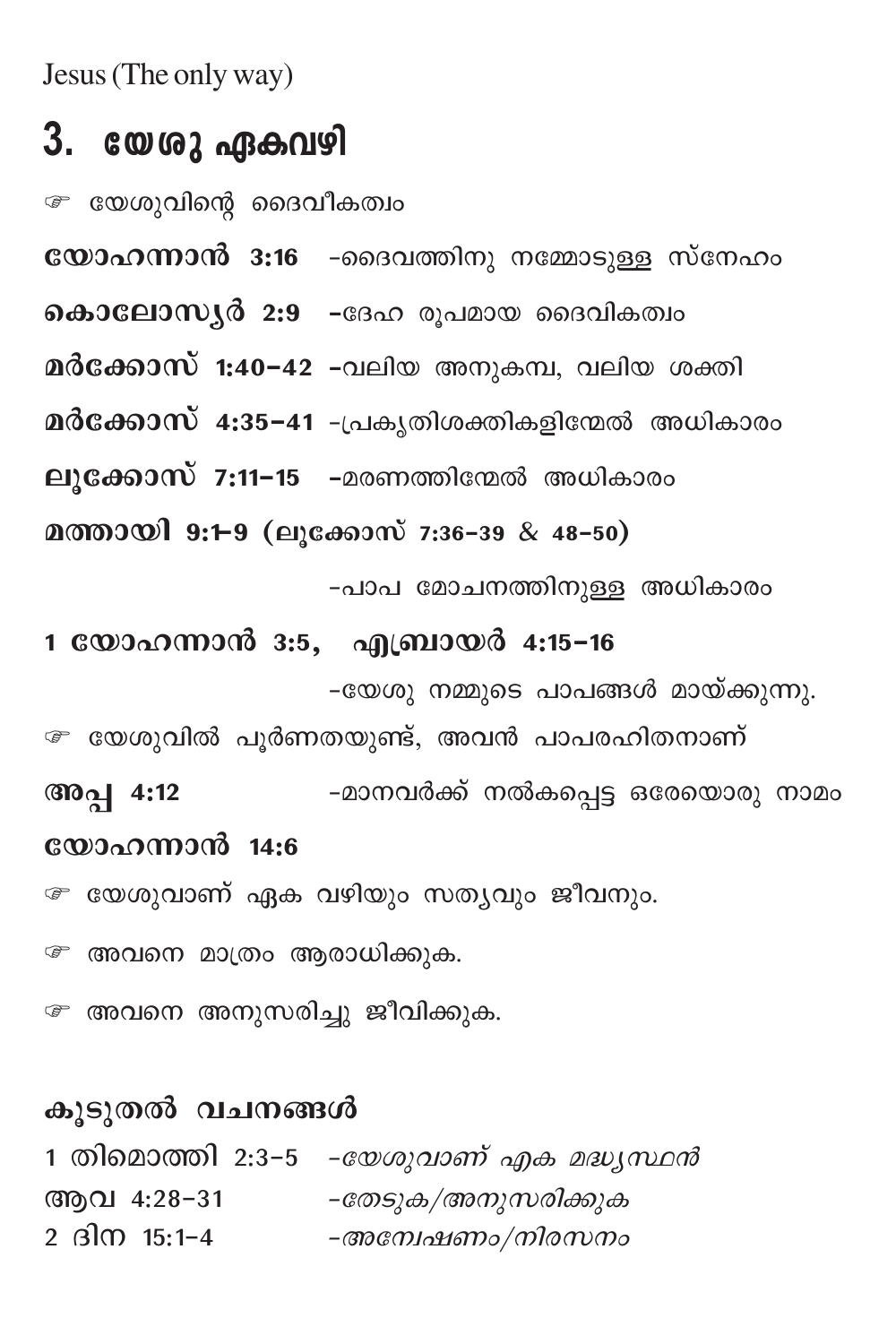Jesus (His teachings)

# **4. tbip (Rm\mIp∂h≥)**

െ യേശുവിന്റെ പഠിപ്പിക്കലുകൾ

| യോഹന്നാൻ 3:1-5   | -വീണ്ടും ജനനം, പുതിയ തുടക്കം                     |
|------------------|--------------------------------------------------|
| യോഹന്നാൻ 3:16-18 | -ദൈവത്തിന്റെ സ്നേഹം                              |
| യോഹന്നാൻ 5:5-6   | -നിനക്ക് സൗഖ്യം പ്രാപിക്കണമോ?                    |
| യോഹന്നാൻ 6:35    | -ആത്മീക പോഷണം                                    |
| യോഹന്നാൻ 8:46    | -പാപമില്ലാത്തവൻ                                  |
| യോഹന്നാൻ 11:25   | -നിത്യജീവന്റെ വാഗ്ദാനം                           |
| യോഹന്നാൻ 12:48   | -വിധിക്കുന്നവൻ ആര്?                              |
| യോഹന്നാൻ 20:29   | -കാണാതെ വിശ്വസിക്കുക                             |
| യോഹന്നാൻ 14:6    | -ഏക വഴിയും സത്യവും ജീവനും                        |
|                  | േ യേശുവാണ് ഏകവഴിയെന്ന് നിങ്ങൾ വിശ്വസിക്കുന്നുവോ? |
|                  | േ 'ക്രിസ്ത്യാനി'യെന്ന് അറിയപ്പെടാൻ ഒരുക്കമാണോ?   |

| കൂടുതൽ വചനങ്ങൾ |  |                                               |
|----------------|--|-----------------------------------------------|
|                |  | യോഹ 8:12 & 9:5 -യേശുവാണ് ലോകത്തിന്റെ വെളിച്ചാ |
| യോഹ 10:7       |  | -യേശുവാണ് വാതിൽ                               |
|                |  | -യേശുവാണ് നല്ലയിടയൻ,                          |
|                |  | -യേശുവാണ് രാജാവ്                              |
|                |  | -യേശുവാണ് ഗുരുവും നാഥനും                      |
| യോഹ 15:1       |  | -മുന്തിരിവള്ളിയും, ശാഖകളും                    |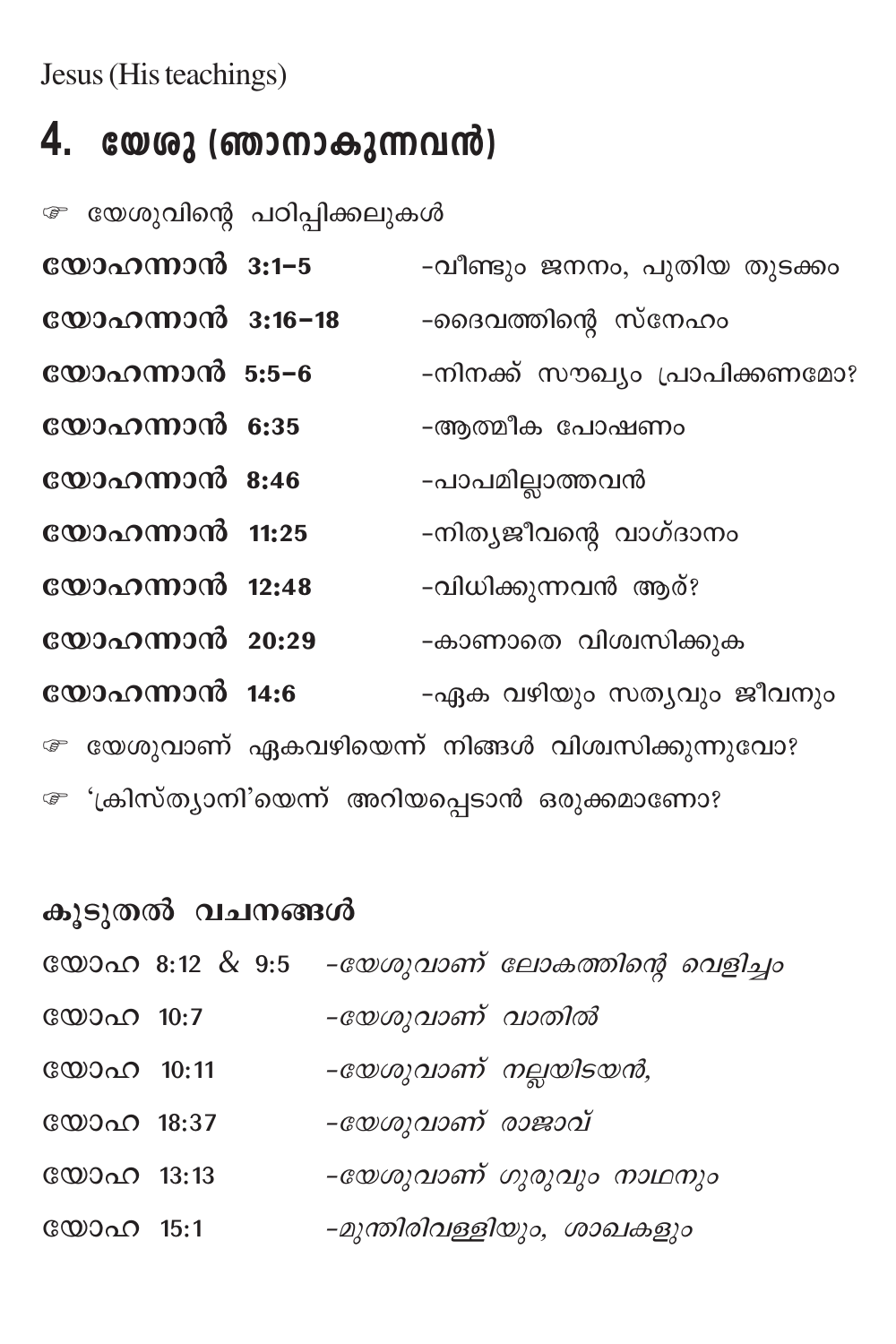Word of God

## 5. മൈവ വചനം

*േ* ബൈബിൾ യഥാർത്ഥ ദൈവവചനം

- 2 തിമൊ 3:16-17 -ദൈവശ്വാസീയം (2 തിമൊ 4:3-4)
- എബ്രാ 4:12−13 വചനത്തിന് കീഴടങ്ങുക
- 2 തിമൊ **3:15** -രക്ഷയ്ക്കു ജ്ഞാനിയാക്കുന്നു
- -വിശ്വാസം, അനുസരണം
- യോഹ 12:42-43 -ദൈവപ്രീതി, മനുഷ്യപ്രീതി
- 1 തിമൊ 4:16 ജീവിതവും പ്രമാണവും
- മത്താ 15:1–9 -പാരമ്പര്യവും വചനവും

☞ എന്താണ് വൃർത്ഥമായ ആരാധന?

-ദൈവത്തിനു മുന്നിലെ കുലീനർ. അപ്പ 17:10-11 േ ദിനവും ബൈബിൾ വായിക്കുക

േ പാരമ്പര്യങ്ങൾ ഉപേക്ഷിക്കുക

കൂടുതൽ വചനങ്ങൾ

മത്താ 7:15-20 (വൃക്ഷവും, ഫലവും). എബ്രാ 9:27 (ന്യായവിധി) മത്താ 5:18 (മാറ്റമില്ലാത്ത വചനം). 1 കൊരി 4:4 (മനഃസാക്ഷി). 2പക്രോ 1:19-21 (പ്രവചനങ്ങൾ). 2പത്രോ 3:16 (വളച്ചൊടിക്കൽ) റോമ 10:17 (കേൾവിയിലൂടെ വിശ്വാസം). 2തെസ്സ 1:8 (ശിക്ഷ) യാക്കോ 1:22-25 (വിശ്വാസവും പ്രവർത്തിയും).

## പാരമ്പര്യങ്ങൾ

1 പത്രോ 2:9-10 (പുരോഹിതർ). 1 തിമൊ 2:3-5 (മദ്ധ്യസ്ഥർ). 1 തിമൊ 4:1-3 (ബ്രഹ്മചര്യം, ഭക്ഷണ നിയന്ത്രണം). മർ 3:31–35 & 6:3, അപ്പ 1:14, ഗലാ 1:18–19 (യേശുവിന്റെ അമ്മയും സഹോദരരും).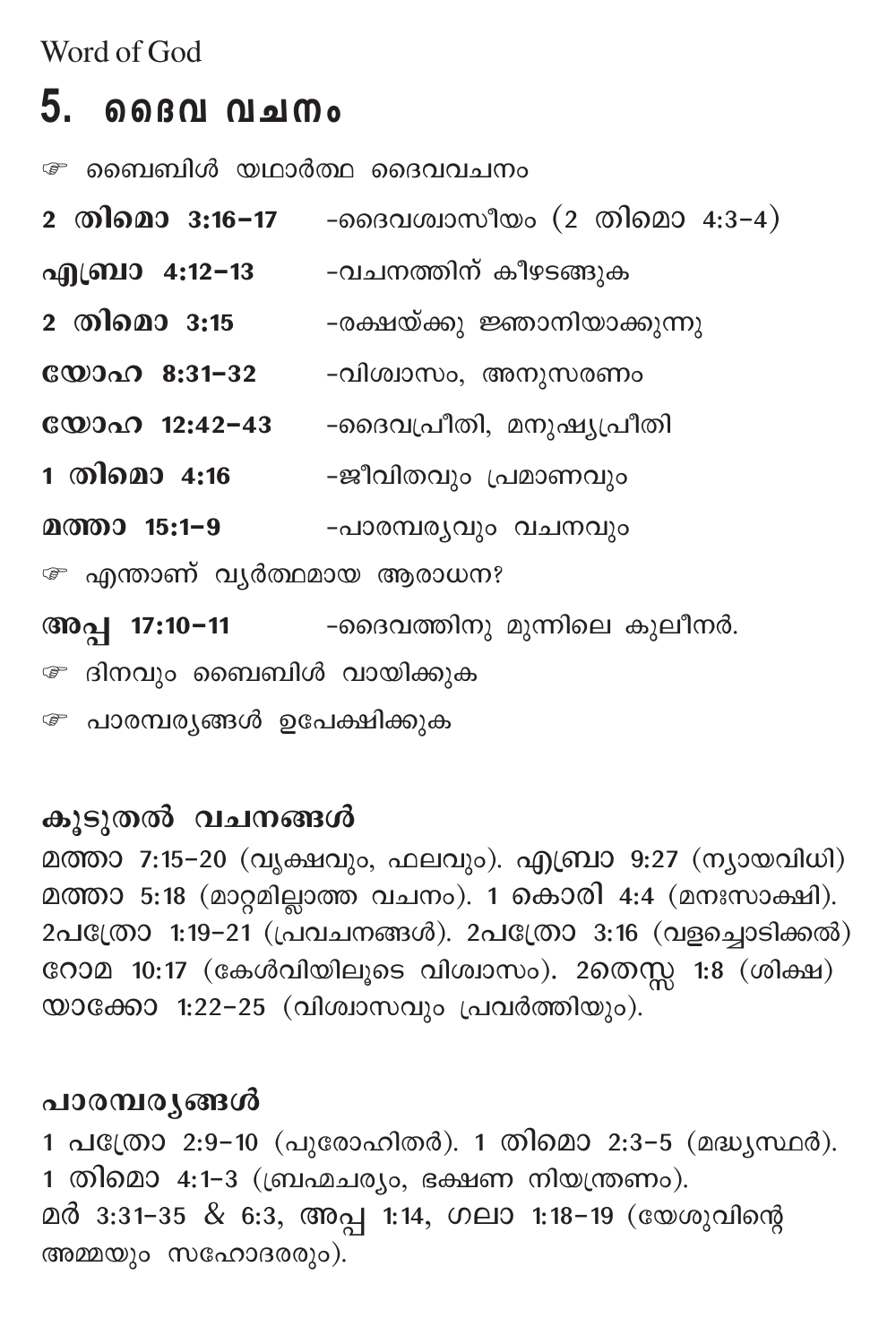Discipleship

## **6. ശിഷ്വത്വം**

അപ്പ 11:25–26 -ക്രിസ്ത്യാനി? ശിഷ്യൻ?  $20\delta$  1:16-20 -മനുഷ്യരെ പിടിക്കുന്നവർ

#### മത്താ 28:18-20

- േ മഹത്തായ നിയോഗം: ലോകത്തെ രക്ഷിക്കാനായുള്ള ദൈവത്തിന്റെ പദ്ധതി
- മത്താ 22:34-40 വലിയ കല്പന: ദൈവത്തെയും അയല്ക്കാരനെയും സ്നേഹിക്കുക
- യോഹ 13:34−35 -സ്നേഹത്തിന്റെ പുതിയ നിലവാരം
- ലൂക്ക 11:1-4 -ദൈവവുമായുള്ള ബന്ധം
- ലുക്ക 9:23–27 -യേശു ആഗ്രഹിക്കുന്ന സമർപ്പണം
- ലുക്ക 9:57-62 ചിന്തയില്ലാത്ത തീരുമാനവും,

ഒഴികഴിവുകൾ ഉണ്ടാക്കലും, പിന്തിരിഞ്ഞ് നോട്ടവും പാടില്ല

- ലുക്ക 13:23-27 എല്ലാരീതിയിലും പരിശ്രമിക്കുക
- േ വിശ്വാസം പങ്കുവെയ്ക്കാൻ ആരംഭിക്കുക
- േ ഗൗരവമായ ഒരു തീരുമാനമെടുക്കുക

### കുടുതൽ വചനങ്ങൾ

| യോഹ 12:42-43   | -മനുഷ്യരെ പ്രസാദിപ്പിക്കൽ   |
|----------------|-----------------------------|
| മത്താ 7:21-23  | -കർത്താവേ, കർത്താവേ         |
| മത്താ 25:31-46 | –അന്ത്യവിധി                 |
| അപ്പ 8:4       | -വിശ്വാസം പങ്കുവെയ്ക്കൽ     |
| മത്താ 9:16-17  | -പുതിയവീഞ്ഞ്, പുതിയതുരുത്തി |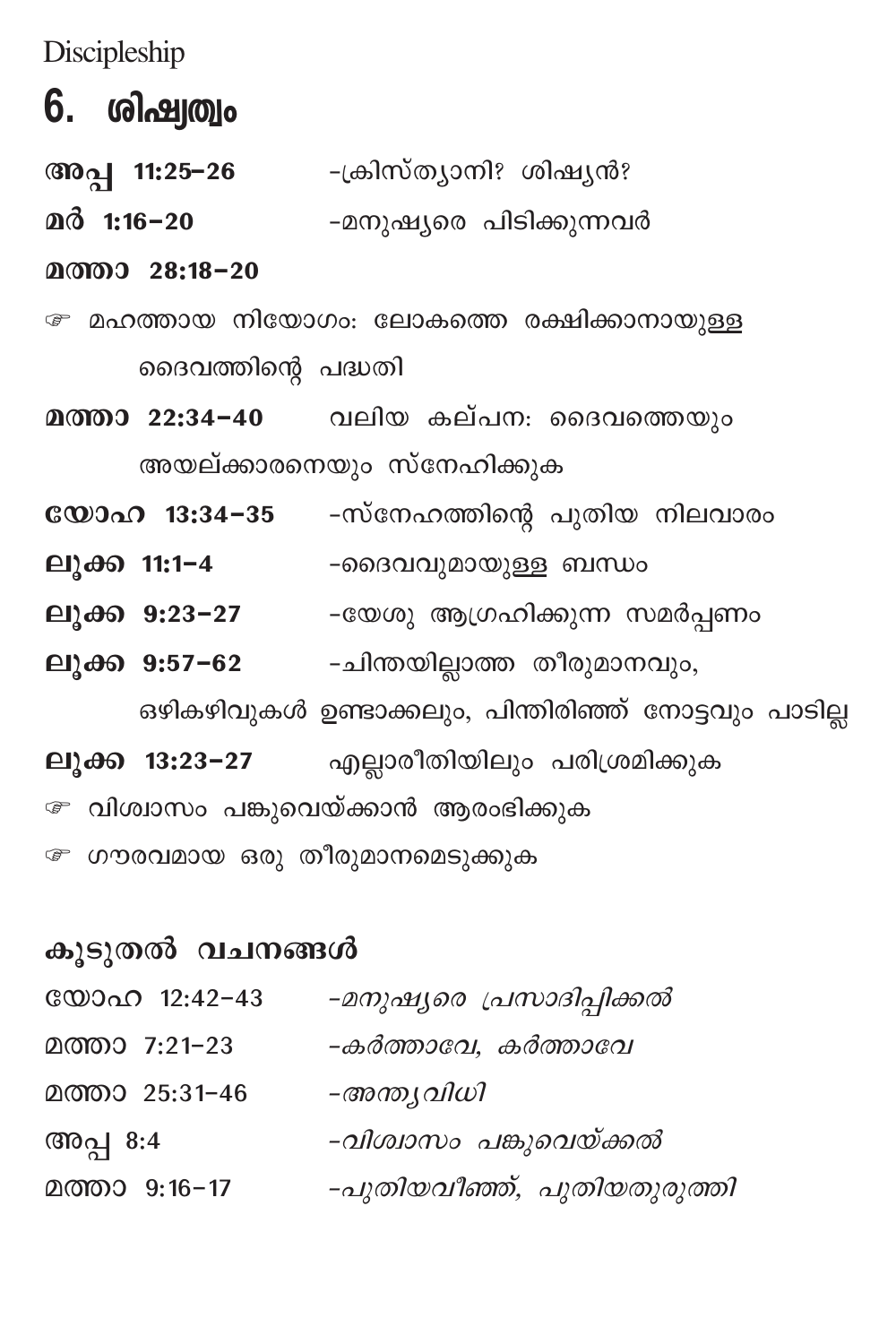Sin

## 7. പാപം

േ പാപത്തെക്കുറിച്ചുള്ള തിരിച്ചറിവും

േ ദൈവകൃപയുടെ ആവശൃകതയും

#### യെശ 59:1-2

േ പാപം ദൈവവുമായുള്ള അകൽച്ചയുണ്ടാക്കുന്നു

#### соэд 3:23 & 6:23

േ എല്ലാവരും പാപം ചെയ്തു, മരണത്തിന് അർഹരായി  $\mathbf{a}$   $\mathbf{\hat{a}}$  7:21-23

> േ പാപം ഹൃദയത്തിൽ നിന്ന് ഉളവാകുന്നു, പാപം നമ്മെ അശുദ്ധനാക്കുന്നു

 $[0]$   $[0]$   $[0]$   $[0]$   $[0]$   $[0]$   $[0]$   $[0]$   $[0]$   $[0]$   $[0]$   $[0]$   $[0]$   $[0]$   $[0]$   $[0]$   $[0]$   $[0]$   $[0]$   $[0]$   $[0]$   $[0]$   $[0]$   $[0]$   $[0]$   $[0]$   $[0]$   $[0]$   $[0]$   $[0]$   $[0]$   $[0]$   $[0]$   $[0]$   $[0]$   $[0]$   $[0]$ *േ* പാപ പ്രവൃത്തികൾ

യാക്കോ 4:17  $\qquad \qquad \mathcal{P}$  പാപ വീഴ്ചകൾ

യാക്കോ 5:16 & 1യോഹ 1:5-10

<sup>േ</sup> പാപം ഏറ്റുപറച്ചിൽ

േ തുറന്നു സംസാരിക്കുക, എഴുതുക

#### കുടുതൽ വചനങ്ങൾ

| സങ്കീ 32:1-5  | -എല്ലുകൾ ക്ഷയിക്കുന്നു          |
|---------------|---------------------------------|
| സദൃ 28:13     | -പാപം മറച്ചുവെയ്ക്കരുത്         |
| യോഹ 3:19-21   | -ഇരുളും വെളിച്ചവും              |
| അപ്പ 3:19     | -പുതുക്കപ്പെടൽ                  |
| 2 തിമൊ 3:1-5  | -പേരിന് വേണ്ടിയുള്ള പ്രവൃത്തികൾ |
| വെളി 21:8     | -നരകം                           |
| വെളി 21:24-27 | -സ്വർഗ്ഗം                       |
| GOOD 1:21-32  | -സൃഷ്ഠാവും സൃഷ്ടിയും            |
| 1കൊരി 6:9–11  | -ദൈവത്തിലുള്ള സ്ഥാനം            |
| കൊലോ 3:5-11   | -പാപത്തെ നശിപ്പിക്കുക           |
|               |                                 |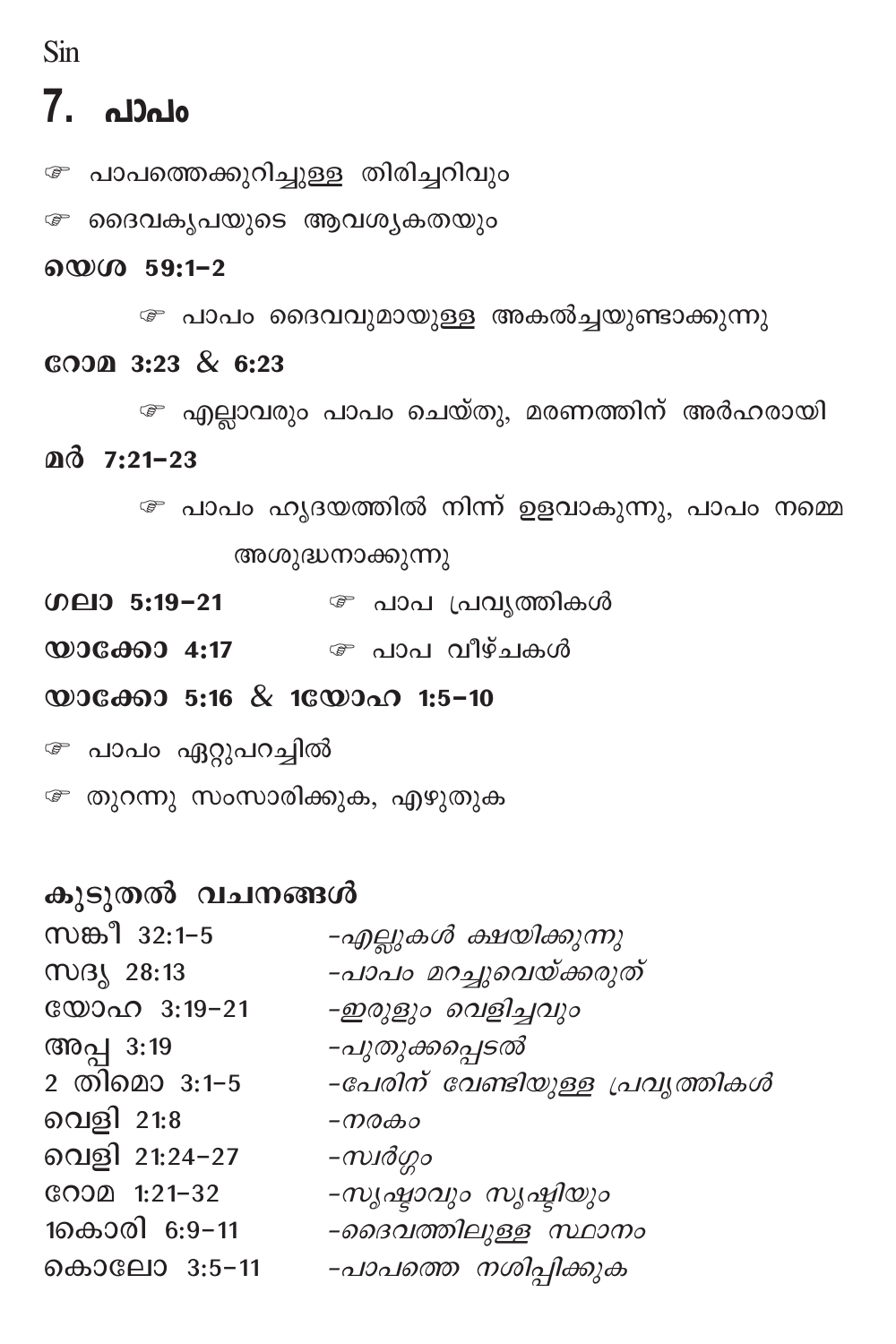#### Cross

## 8 ക്രിസ്തുവിന്റെ ക്രൂശ്

*േ* പരമപ്രധാനമായ സന്ദേശം. കൃപയുടെ ഉറവിടം

- COOM 5:6-11 @ നാം പാപികൾ ആയിരിക്കേ...
- $\mathbf{a}$ ർ 14:32-42  $\mathcal{F}$  വൈകാരിക വേദന, ദൈവത്തിലുള്ള ആശ്രയം
- 
- മർ 14:53−65 ☞ നീതിയല്ലാത്ത വിചാരണ
- മർ 15:1–5  $\qquad \qquad \circledast$  മർദ്ദനം, നിന്ദ, ചാട്ടവാറടി.
- 
- ലൂക്ക 23:32-34 @ പിതാവെ ഇവരോട് ക്ഷമിക്കണമേ
- മർ 15:33-37 െ ദൈവത്താൽ ഉപേക്ഷിക്കപ്പെട്ടു
- 1പ**്രോ 2:21-25** @ നമ്മുടെ പാപങ്ങൾ ക്രൂശിൽ വഹിച്ചു
- േ യേശു എന്തുകൊണ്ട് ഇതിലുടെ കടന്നുപോയി?
- േ നമ്മെ സ്നേഹിക്കുന്നതിനാൽ
- 2കൊരി 5:14-15 @ നമ്മുടെ മനോഭാവം

| കൂടുതൽ വചനങ്ങൾ |                                                     |
|----------------|-----------------------------------------------------|
| എഫെ 5:1−2      | -ദൈവാനുകാരികൾ                                       |
|                | യെശ 52:13 - 53:13 <i>-അറക്കപ്പെടാനുള്ള കുഞ്ഞാട്</i> |
| സങ്കീ 22       | -ക്രൂശിതന്റെ യാതന                                   |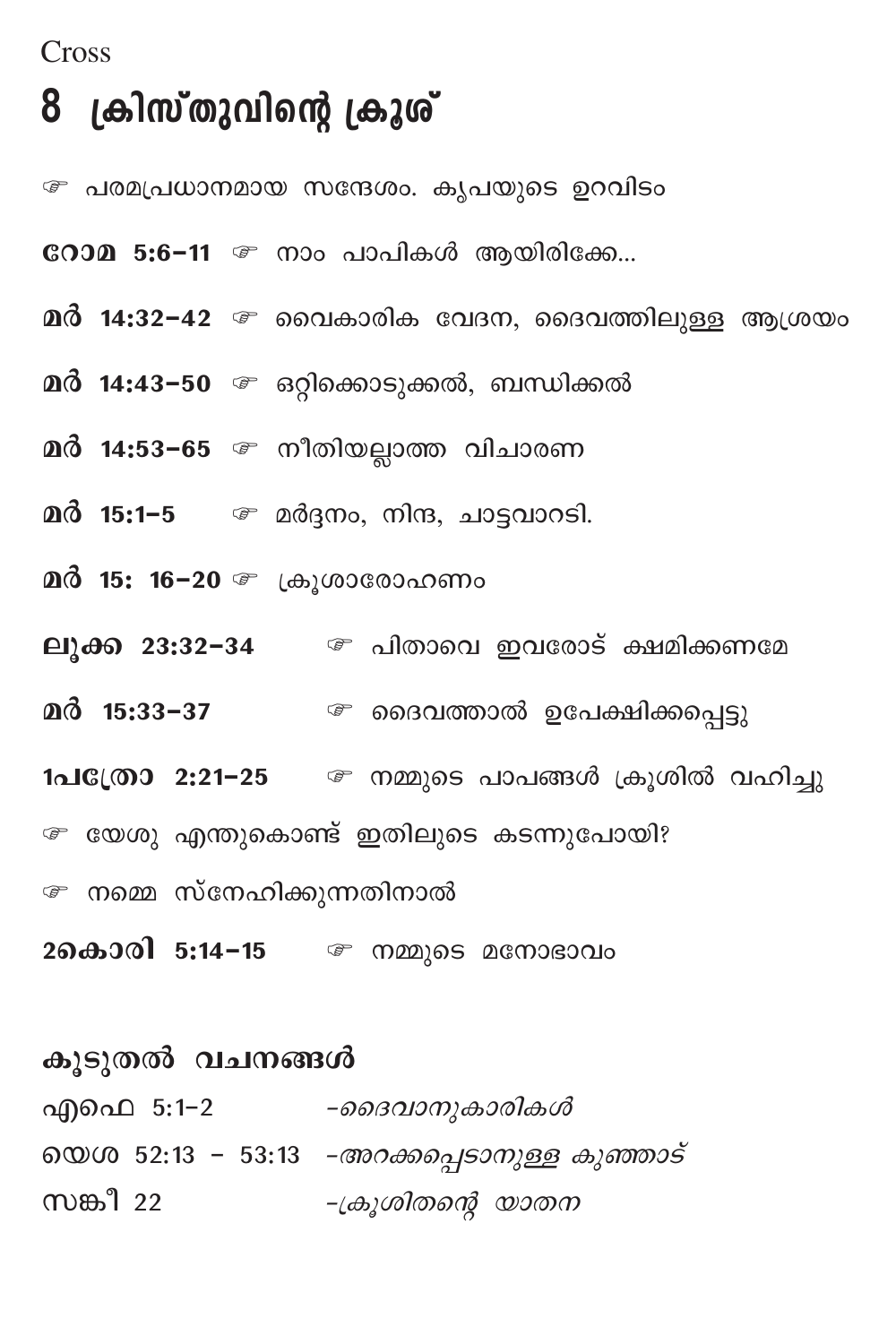Repentance

## 9. മാനസാന്തരം

േ മനോഭാവത്തിന്റെയും ജീവിതത്തിന്റെയും മാറ്റം

ലുക്ക 13:5 / 2പ $\mathbb{C}$ ത്രാ 7:1  $\mathbb{C}$  മാനസാന്തരം അല്ലങ്കിൽ നാശം.

അപ്പ 26:20 @ മാനസാന്തരപ്പെട്ട് ദൈവത്തിലേക്കു തിരിയൽ.

േ മാനസാന്തരത്തിന് അനുയോജ്യമായ പ്രവർത്തികൾ ഏവ?

മത്താ 5:28-30, മർ 9:42

േ പാപത്തെ പാപമായി കണക്കാക്കുക.

26കാരി 7:10-11 @ ദൈവീക ഖേദം, ലൗകീക ഖേദം

എഫെ 4:22−32 உ പഴയത് ഉരിഞ്ഞു കളയുക, പുതിയത് ധരിക്കുക

അപ്പ 2:38 േ മാനസാന്തരപ്പെട്ട് സ്നാനം സ്വീകരിക്കുക

കൂടുതൽ വചനങ്ങൾ സങ്കീ 51:1-17 -തകർന്ന ഹൃദയം  $C.00021$ -മാനസാന്തരപ്പെടാതിരിക്കൽ 1കൊരി 6:9  $-\omega$ ശ്ശ ഭോഗം, 2തെസ്സ 3:10  $-\triangle SI$ യാക്കോ  $4:4$ -ലോക സ്നേഹം ലൂക്ക 16:13-15, സദൃ 15:27 -*ധന മോഹം* മത്താ 6:14-15 -ക്ഷമനൽകൽ, MOB1 15:4 -ചതി യിര 1:5, സങ്കീ 139:13–16 -ഭ്രൂണഹത്യ മർ 9:36-42, ലൂക്ക 17:1-2 -*ബാലപീഠനം* ഫിലി 2:3, സദൃ 13:10 -അഹങ്കാരം ലുക്ക 18:9-14 -സ്വയം നീതി. 2തിമൊ 3:1-5 –*സ്വാർത്ഥത* –കാമുകൻ/കാമുകി. എഫേ 5:3 എബ്രാ 12:15, കൊലോ 3:5-8 *-കൈപ്പ്* കൊലോ 3:18, എഫേ 5:22-31 - *ദാമ്പത്യം*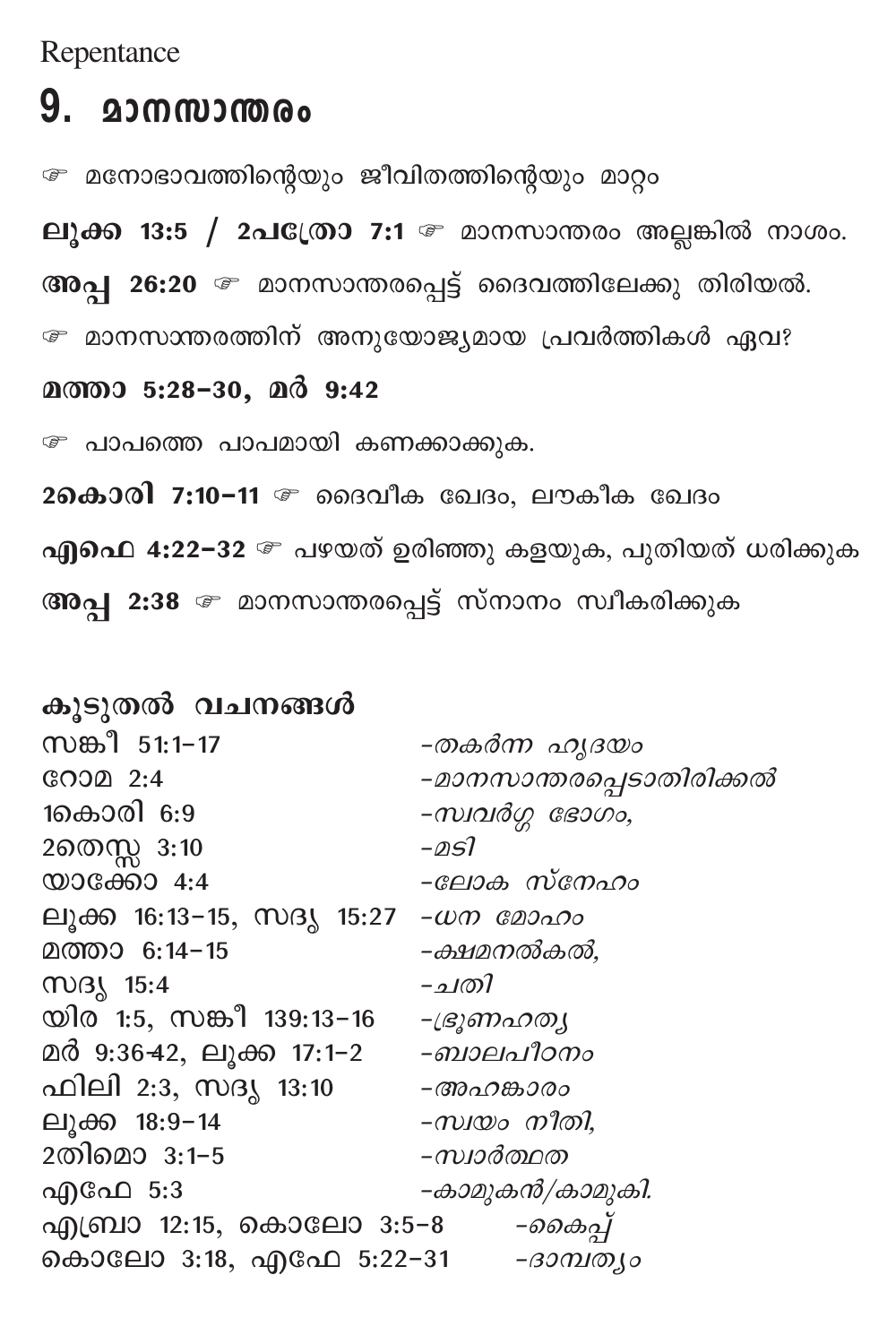Repentance Extra

## 10. മാനസാന്തരം

(കൂടുതൽ വചനങ്ങൾ)

### അപ്പ 24:25

உ കുറ്റബോധം മാത്രം പോരാ

#### യെശ 64:6

േ കുറേ സൽപ്രവൃത്തികൾ മാത്രം പോരാ

#### ലൂക്ക 18:9-14

േ മതാനുയായി ആയാൽ മാത്രം പോരാ തകർന്ന ഹൃദയവും വേണം.

#### $@0060002:19-20$

உ ബുദ്ധിയും ഹൃദയവും

### സങ്കീ 51:1-4, 38:8

േ ദൈവത്തോടുള്ള ക്ഷമാപണം, സ്വയം സഹതാപമല്ല.

### സങ്കീ 32:5, 1 യോഹ 1:9

േ സത്യസന്ധമായ പാപം ഏറ്റുപറച്ചിൽ

#### സദൃ 28:13, മത്താ 5:29-30

േ പാപത്തെ വെറുക്കൽ

#### ലുക്ക 19:8

േ കടപ്പെട്ടതും വഞ്ചിച്ചതും തിരികെ നൽകൽ

#### ഗലാ 5:19-21, എഫെ 5:5, സഖ 1:4

േ പാപത്തിൽ നിന്നും തിരിയൽ

#### അപ്പ 20:21, 26:20, സഖ 1:3

േ ദൈവത്തിലേക്ക് തിരിയൽ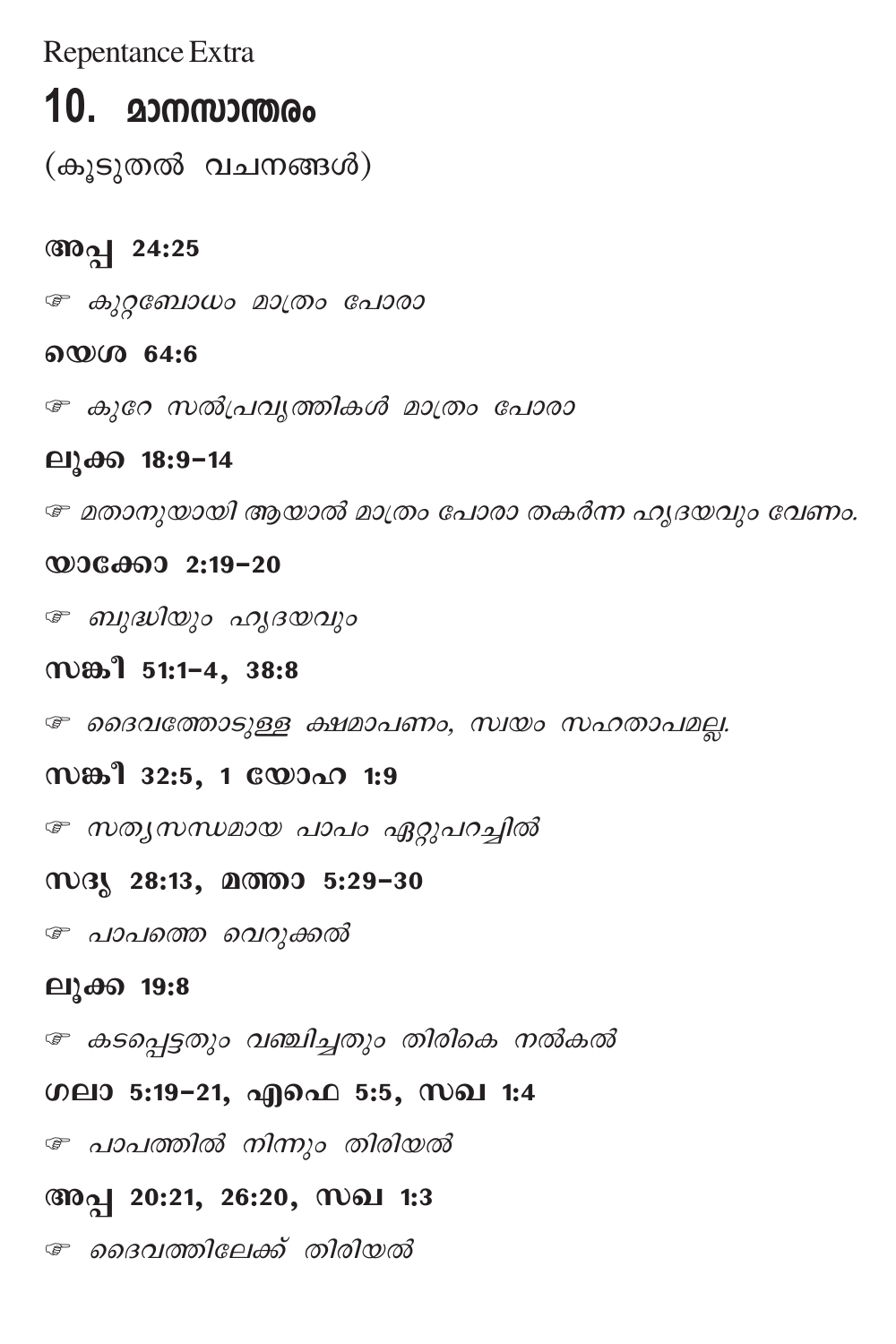Church

## $11.$   $m$  $s$

കൊലോ 1:18 & മത്താ 18:20 (അപ്പ 17:24) േ ക്രിസ്തുവിന്റെ ശരീരം എഫെ 2:19-22 -വചനം അടിസ്ഥാനം. ∞ ദൈവരാജ്യം, ദൈവകുടുംബം 1 തിമൊ 3:15 -ദൈവത്തിന്റെ കുടുംബം േ സത്യത്തിന്റെ തൂണും അടിസ്ഥാനവും 1 കൊരി 12:12-26 -ശരീരത്തിലെ അവയവങ്ങൾ എബ്രാ 3:12−13 - -പ്രചോദനം എടുക്കാനും കൊടുക്കാനും എബ്രാ 10:24−25 -പരസ്പരം ഉത്തേജിപ്പിക്കൽ മത്താ 18:15-17 -ശരിയായ പ്രശ്നപരിഹാരം എബ്രാ 13:17 -നായകർക്ക് കീഴടങ്ങൽ അപ്പ 2:42 -മുഴുകിയിരിക്കുക. േ ഏതു സഭയുടെ ഭാഗമാകാൻ നിങ്ങൾ ആഗ്രഹിക്കുന്നു?

േ എല്ലാ മീറ്റിംങ്ങിനും വരിക.

### കൂടുതൽ വചനങ്ങൾ

| എഫെ 4:11-16              | -പലഭാഗങ്ങൾ, ഒരേ ഉദ്ദേശ്യം |
|--------------------------|---------------------------|
| കൊലോ 3:12-17             | -സഭയിലെ പെരുമാറ്റം        |
| മലാഖി 3:8-12 & 2കൊരി 8:7 | - 30000000                |
| GOOD 1:10                | -വിഭാഗീയത അരുത്           |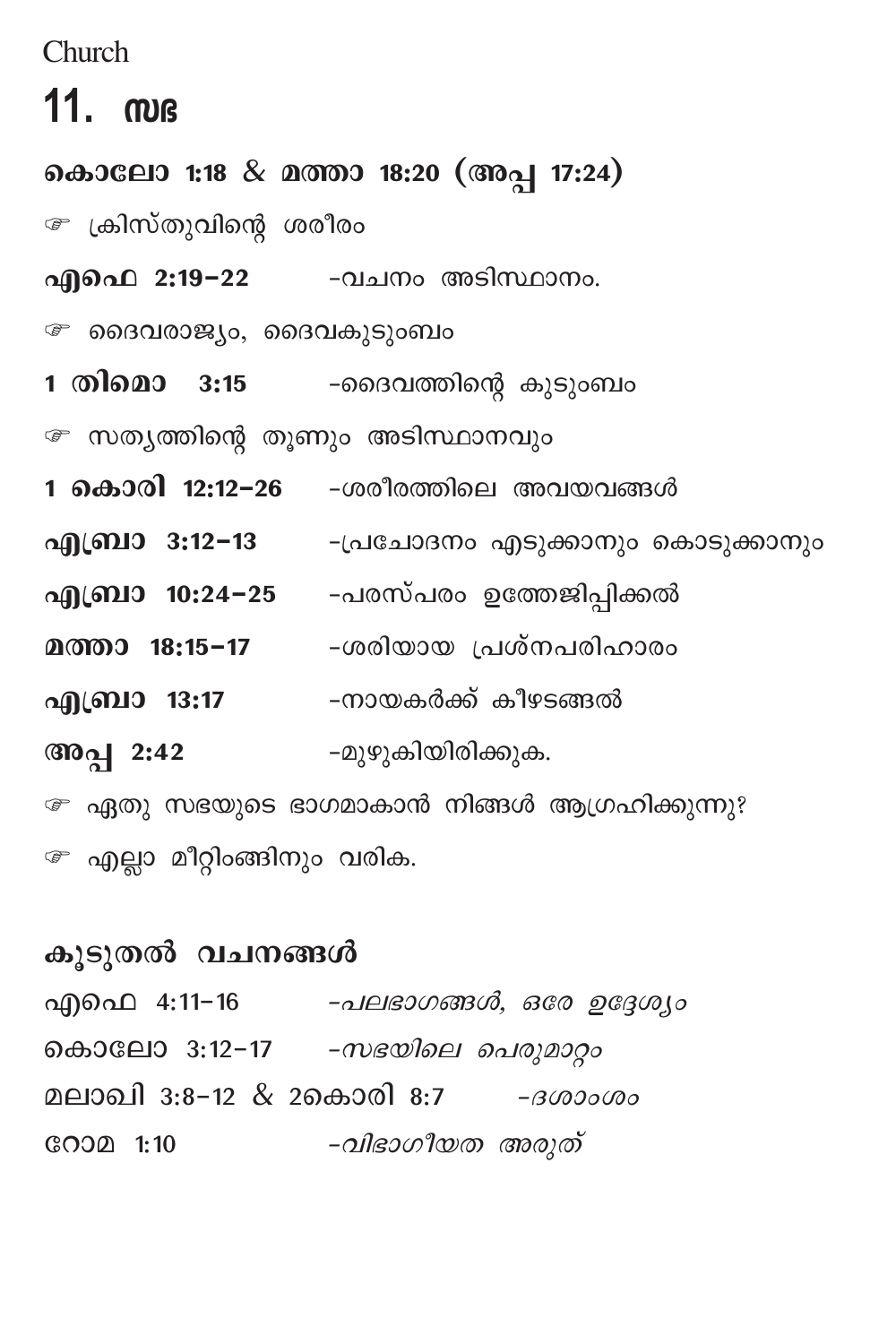**Baptism** 

## $12$  സ്നാനം

### അപ്പ 2:36-41

- *േ* മാനസാന്തരപ്പെട്ടുള്ള സ്നാനം.
- േ പാപമോചനം / പരിശുദ്ധാത്മാവ്
- **യോഹ 3:3-5** -വീണ്ടും ജനനം
- മത്താ 28:18-20 -സ്നാനം ആർക്ക്? (ശിഷ്യന്)

СООД 6:3-7

േ സ്നാനത്തിന്റെ ആന്തരീക അർത്ഥം? യേശുവിന്റ മരണത്തിലും അടക്കത്തിലും ഉയിർപ്പിലും പങ്കാളിയാകുന്നു

- 1പ**്രോ 3:20-21** -സ്നാനം നമ്മെ രക്ഷിക്കുന്നു.
- **കൊലോ 2:11-12** -വിശ്വാസത്താൽ
- അപ്പ 8:26-35 & 36-39 -എത്യോപ്യക്കാരന്റെ മാതൃക
- അപ്പ 16:25-34 -പാറാവുകാരന്റെ മാതൃക
- -ലുദീയ (സ്ത്രീകൾക്ക്) അപ്പ 16:13-15
- അപ്പ 22:1-16 -പൗലോസിന്റെ മാതൃക
- േ നിങ്ങൾ എന്താണു ചെയ്യേണ്ടത്?

കുടുതൽ വചനങ്ങൾ അപ്പ 18:24-26 *-അപ്പല്ലോസ്*,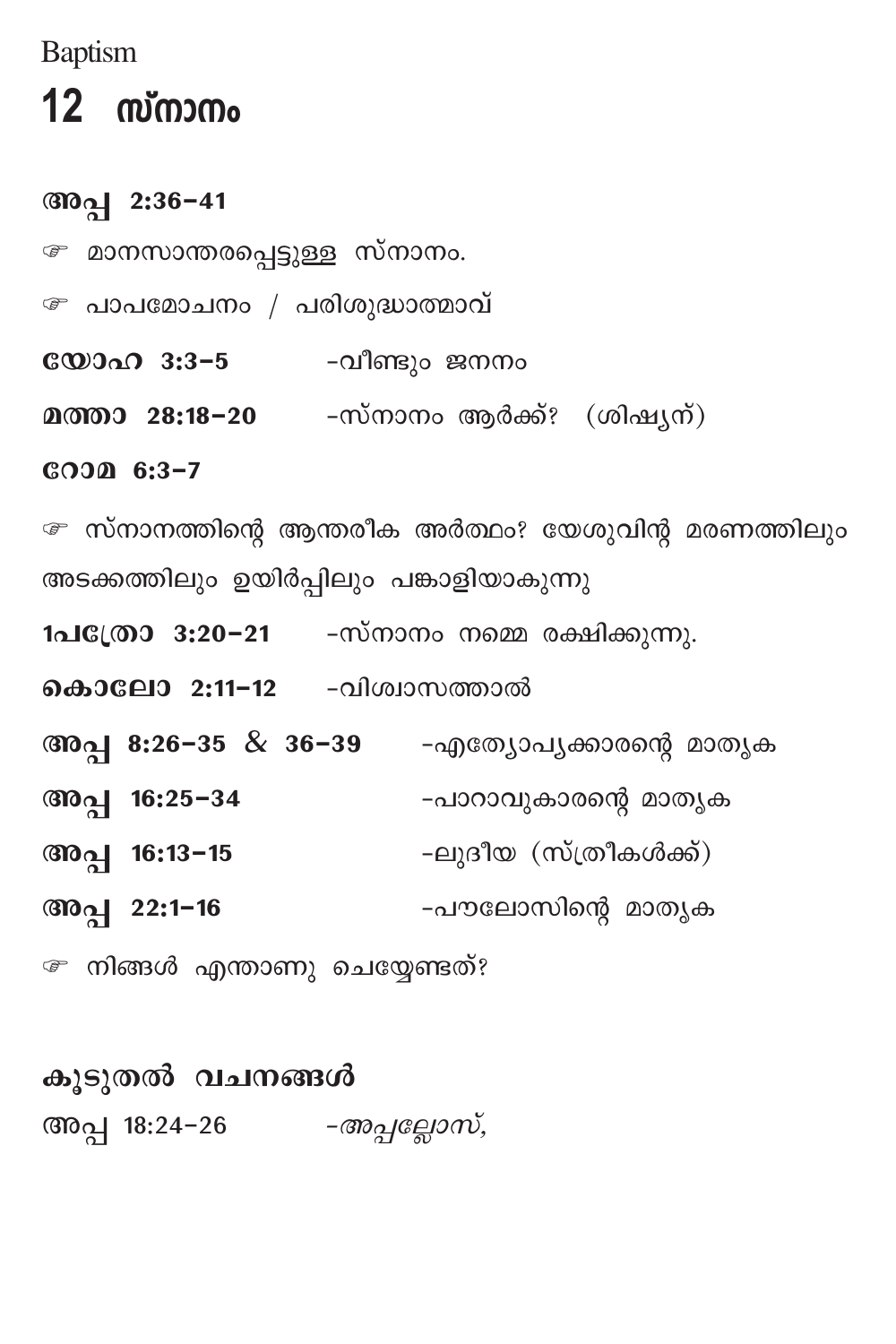**Baptism** 

# 13. പരിശുദ്ധാത്മാവ്

### അപ്പ 2:36-38

േ സ്നാന സമയത്ത് ദാനമായി ലഭിക്കുന്നു

### **COOOO 16:7-8**

േ പാപത്തെക്കുറിച്ചും നീതിയെക്കുറിച്ചും

േ ന്യായവിധിയെക്കുറിച്ചും ബോധ്യം നൽകുന്നു.

### എഫെ 1:13-14

േ മുദ്ര, രക്ഷ ഉറപ്പുനൽകുന്ന നിക്ഷേപം

### എഫെ 3:16

േ നമ്മെ ശക്തിപ്പെടുത്തുന്നു.

### СООД 8:9, 15-16

േ പുത്രത്വം. ആത്മാവ് സാക്ഷ്യപ്പെടുത്തുന്നു.

### $CO$  3.26-27

േ ബലഹീനതയിൽ സഹാക്കുന്നു.

### 1 കൊരി 6:19-20

േ പരിശുദ്ധാത്മാവിന്റെ ആലയം

### 2 കൊരി 3:17-18

*േ* രൂപാന്തരം വരുത്തുന്നു.

### 00日0 5:16-18, 22-23

േ ആത്മാവിൽ ജീവിക്കുക.

േ ഫലങ്ങൾ പുറപ്പെടുവിക്കുക.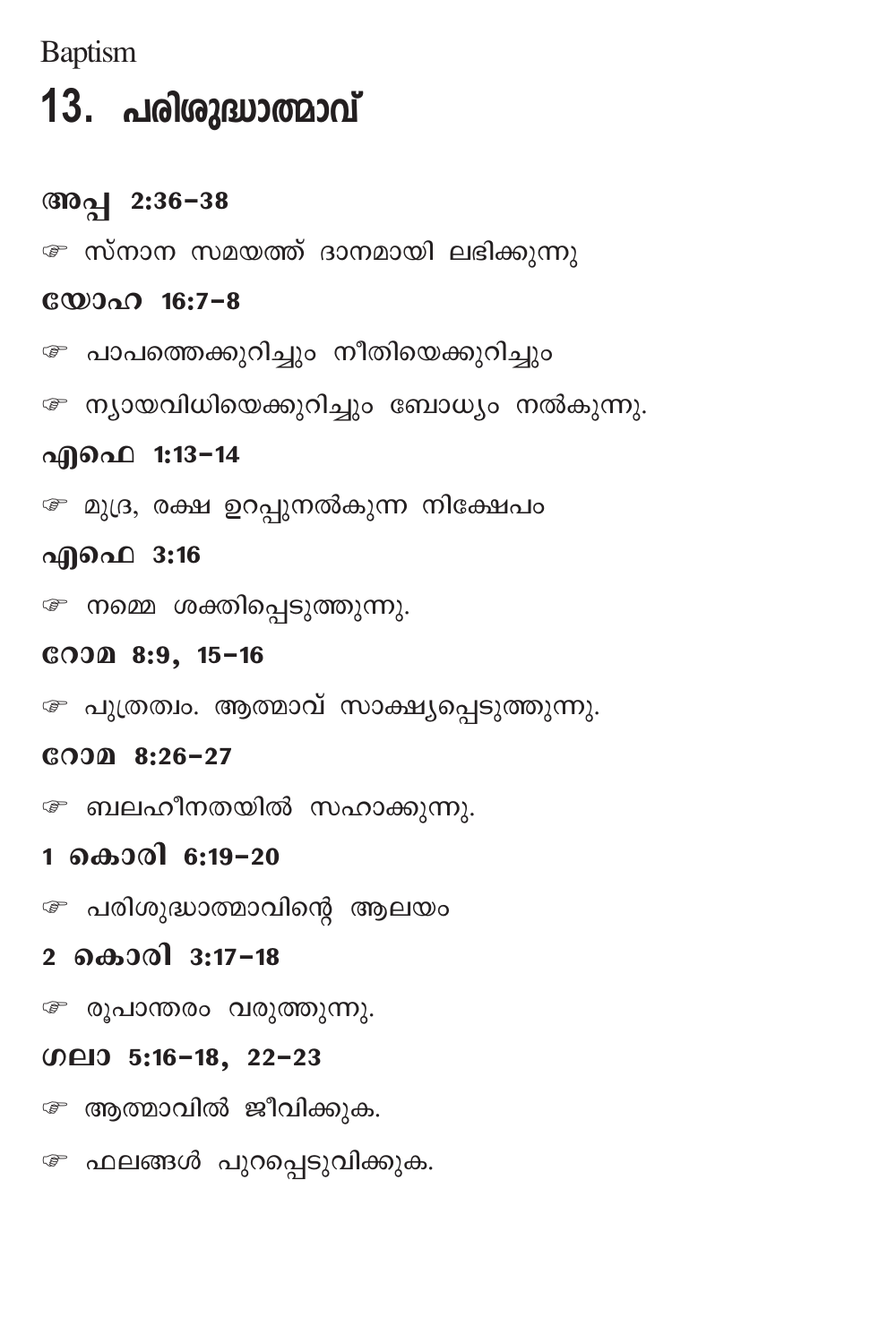Man of Convictions

# 14. ബോദ്ധ്വങ്ങളിൽ ഉറച്ച മനുഷ്വൻ

േ യേശുവിന്റെ സ്വഭാവഗുണങ്ങളിൽ മികവുറ്റത് തന്റെ ബോദ്ധ്യ ങ്ങളായിരുന്നു.

## 1. തന്റെ ദൗത്യത്തെക്കുറിച്ചുള്ള ബോദ്ധ്യം

### $@d$  1:31-39

- േ എല്ലാവരും തന്നെ തിരയുമ്പോൾ യേശു വചനം പ്രസം ഗിക്കാൻ നോക്കി
- 2. കുടുംബത്തെക്കുറിച്ചുള്ള ബോധ്യം
- $@d$  3:20-21
- േ കുടുംബത്തെക്കുറിച്ചും, ദൈവത്തെക്കുറിച്ചുമുള്ള വൃക്തമായ ധാരണ.
- 3. വിമർശനങ്ങൾക്കെതിരായ ബോധ്യം

### $@3.5:21-24, 34-43$

േ വിമർശനങ്ങളെയും, കുറ്റപ്പെടുത്തലുകളെയും യേശു

അവഗണിച്ചു. തന്റെ ലക്ഷ്യങ്ങളിൽ ഉറച്ചുനിന്നു.

### 4. പാപത്തിനെതിരായ ബോധ്യം

### മർ 11:11, 15-18

േ യേശുവിന്റെ ധീരത.

േ യേശുവിന് ഇഷ്ടമില്ലാത്ത പാപങ്ങൾ ഏതൊക്കെയാണ്?

## 5. രക്ഷയെക്കുറിച്ചുള്ള ബോധ്യം

### ലൂക്ക 18:9-14

േ നഷ്ടപ്പെട്ട അവസ്ഥയെക്കുറിച്ചുള്ള ബോധ്യം നിങ്ങൾക്കുണ്ടോ?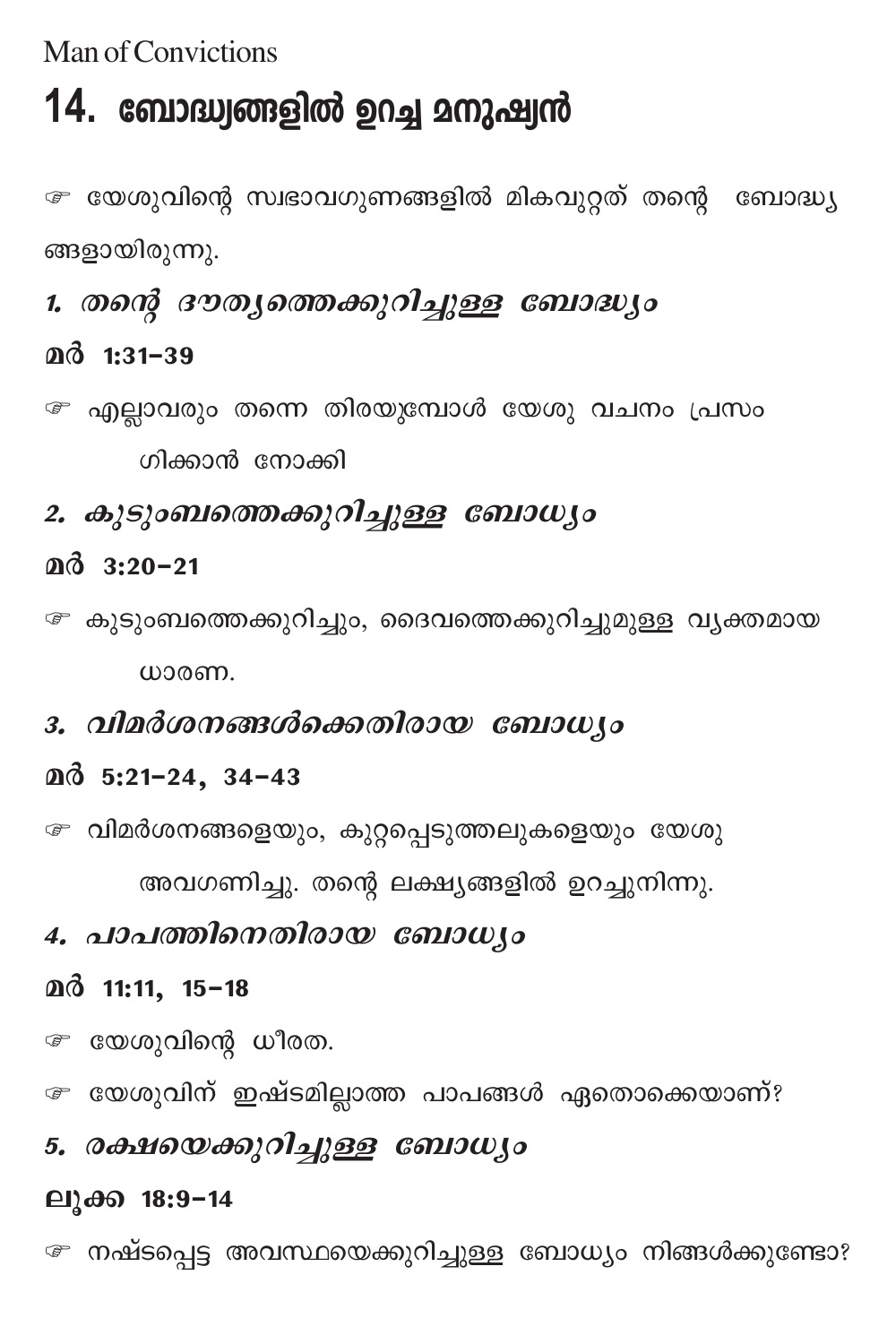Jesus is Lord - Counting the cost

## 15. യേരു എന്റെ രക്ഷകൻ

ലുക്ക 14:25-33  $\bullet$  ശിഷ്യനാകേണ്ടതിനു നൽകേണ്ട വില. എബ്രാ 2:1 ഭരണിമാറാൻ സാധ്യതയുണ്ട് േ അതിനാൽ കരുതലോടെ ശ്രദ്ധിക്കുക

*ு ശ്രദ്ധിക്കേണ്ട കാര്യങ്ങൾ:* 

1.  $(1 \oplus 2) \oplus 2.6)$   $\oplus$  ദൈവവുമായുള്ള സമയം

േ പ്രാർത്ഥന, ബൈബിൾ പഠനം

2.  $(1 \& 0)$   $(1 \& 0)$ 

േ തുറന്ന മനോഭാവം, പാപങ്ങൾ ഏറ്റുപറയൽ

- 3. (എബ്രാ 13:7, 17) *േ*താഴ്മ, ഉപദേശസ്വീകരണം
- 4. (2 കൊറി 6:14-18, 1 കൊറി 7:39)

േ ബന്ധങ്ങൾ, വിവാഹം

- 5. (2 തിമോ 3:12) © പീഠനങ്ങൾ
- 6. (അപ്പ 2:42-47) © അർപ്പണമനോഭാവം
- 7. (മർ 12:28−31) ு വിശ്വാസത്തോടൊപ്പം വിശ്വസ്തതയു ള്ള പ്രവർത്തികളും വേണം.

േ ശിഷ്യത്വത്തിന്റ ഉദ്ദ്യേശ്യം?

#### 8. (മലാ 3:8-10, 2 കൊറി 8:7)

േ സാമ്പത്തിക കാര്യങ്ങൾ, സ്തോത്രകാഴ്ചകൾ

9. (**റോമ 10:9-10**) – യേശു എന്റ രക്ഷകൻ

േ ഹൃദയംകൊണ്ടു വിശ്വസിക്കുകയും, അധരംകൊണ്ട്

ഏറ്റുപറയുകയും ചെയ്യുക.

േ (രണ്ടു ചോദ്യങ്ങൾ)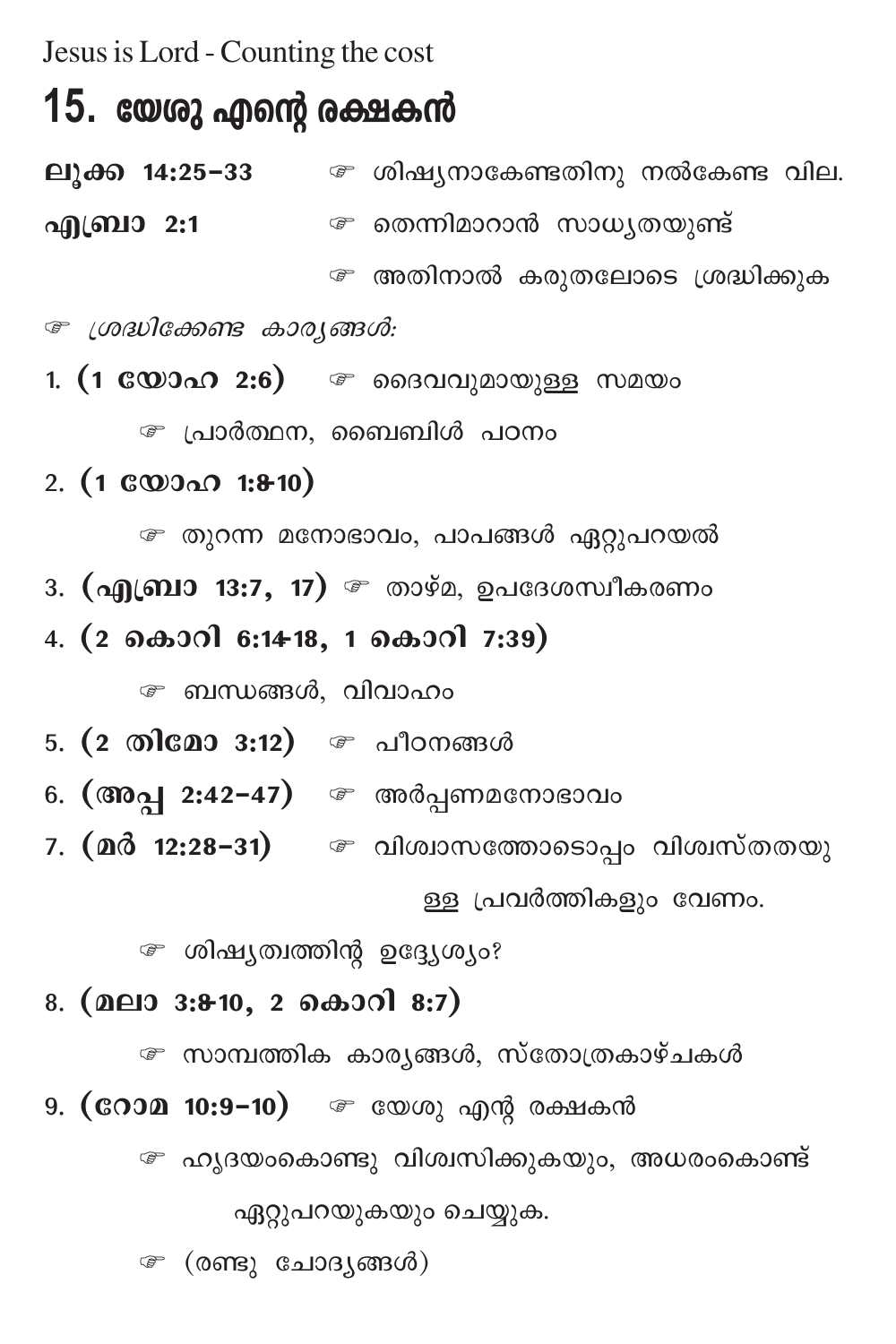Heaven and Hell

## 16. സ്വർഗ്ഗവും നരകവും

രണ്ടിനെയും പറ്റി കൂടുതൽസംസാരിച്ചത് യേശുവാണ്. *1. ന്യായവിധി ദിവസം* എബ്രാ 10:27 -യേശുവിന്റ രണ്ടാം വരവ് 2തെസ്സ 1:7−10 എസ്സാ 10:14, സങ്കീ 106:40, പുറ 32:10 -ദൈവത്തിന്റ ഉഗ്രകോപം നിറവേറുന്ന സമയം (1യോഹ 4:17) -യേശുവിനാൽ (യോഹ 12:8, യോഹ 5:22) വെളി 20:11-15 -ന്യായവിധിയുടെ സിംഹാസനം (ജീവന്റ പുസ്തകവും, നമ്മുടെ പ്രവൃത്തികളുടെ പുസ്തകവും തുറ ക്കപ്പെടുന്നു.) യോഹ 3:36 -യേശുവുമായുള്ള ബന്ധത്തിന്റ വിലയറി

യുന്ന സമയം

 $2.$   $\mathcal{D}\partial\mathcal{B}$ 

മത്താ 25:46 ഷോൾ - കാണപ്പെടാത്ത അവസ്ഥ മത്താ 11:23, സങ്കീ 139:8 ഹേഡിസ് - അദൃശൃലോകം മത്താ 5:22, 29-30 ഗെഹന്ന/ഹിന്നോം - ദുരിതക്കയം 2പപ്രോ 2:4 ടാർടാറസ് - നിത്യാഗ്നി ഇരുട്ടിന്റയും, ഭീതിയുടെയും, അശാന്തിയുടെയും, പ്രത്യാശയില്ലാ യ്മയുടെയും ഇടം. ഓർമ്മകൾ നശിക്കുന്നില്ല എന്നതാണ് ഭീകര മായ മറ്റൊരുകാര്യം

з.  $m$ лд $q$ о

മത്താ 3:12 കളപ്പുര. യോഹ 14:2 പിതാവിന്റ ഭവനം എഫേ 5:5 ക്രിസ്തുവിന്റയും ദൈവത്തിന്റയും രാജ്യം എബ്രാ 4:9 വിശ്രമം. ഗലാ 5:21 ദുഷ്ടർ പ്രവേശിക്കാത്തിടം എബ്രാ 11:16 രാഷ്ട്രം. അപ്പ 7:49 ദൈവസിംഹാസനം മത്താ 18:10 മാലാഖമാരുടെ വാസം. 2കൊരി 12:2,4 പറുദീസ േ വെളിപാടിലെ അനേകവചനങ്ങൾ സ്ഥർഗ്ഗത്തെ സാക്ഷിക്കുന്നു.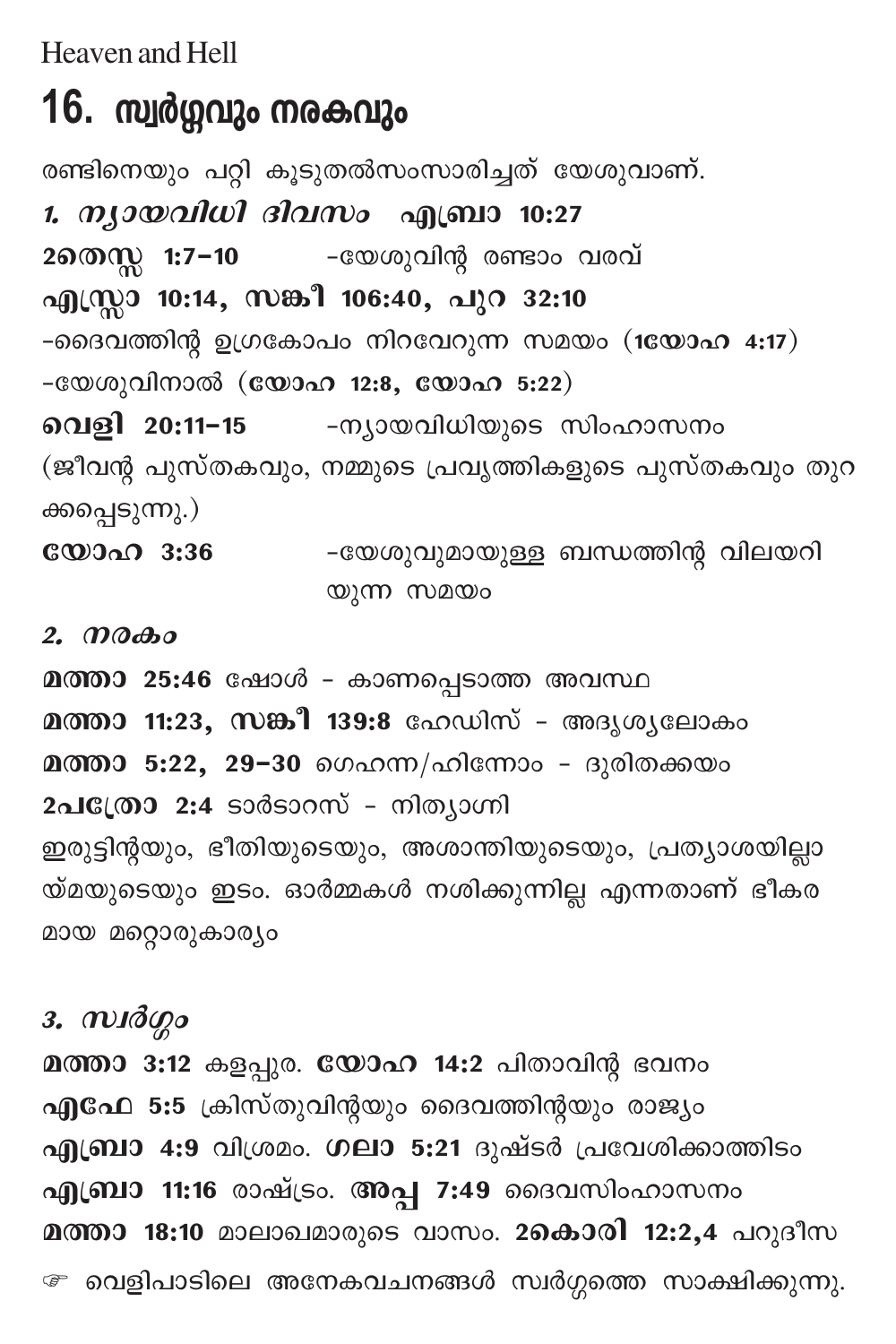The Trinity

## 17 . പരിശുദ്ധ ത്രിത്വം

*േ* സ്വർഗ്ഗീയ രഹസ്യമാണിത് (**ഏശ**55:8−9)

<sup>േ</sup>ത്രിത്വം എന്നത് മൂന്നു വ്യത്യസ്ത ദൈവങ്ങളോ, മൂന്നൂരീതിയിൽ മാറുന്ന ദൈവമോ അല്ല.

 $\bm{\varpi}$  ഐസ്, വെള്ളം, നീരാവി എന്നിവ $\rm H_2O$  എന്ന സംയുക്തമാണെങ്കി ലും ഇവമൂന്നും ഒന്നല്ല.

േ (ഇതിനർത്ഥം പലസ്ഥലങ്ങളിൽ ദൈവം പലരീതിയിൽ പ്രത്യക്ഷ മാകുന്നു എന്നല്ല. ത്രിത്വത്തെ താരതമ്യം ചെയ്യാൻ തക്ക ഉദാ ഹരണങ്ങൾ ഒന്നുമില്ല)

≅ മൂന്നുപേരും പരിപൂർണ്ണമായും ഐക്യപ്പെട്ടവരും,

തുല്ല്യദൈവത്വം ഉള്ളവരുമാണ്.

### 2കൊരി 13:14, മത്താ 28:19, യോഹ 14:17-23

േ പിതാവും, പുത്രനും, പരിശുദ്ധാത്മാവുമെന്ന് ഒരുമിച്ചു പറഞ്ഞി രിക്കുന്നു

### 2പക്രോ 1:1, തിത്തു 2:13, യോഹ 1:1, യോഹ 8:58

േ യേശുവിന്റ ദൈവികത്വം (യേശുവിൽ ദൈവികത്വവും മാനുഷി കത്വവും ഒരേസമയം ഉൾക്കൊണ്ടിരിക്കുന്നു - നാരങ്ങ വെള്ളം ഒരേസമയം നാരങ്ങയും വെള്ളവും ആയിരിക്കുന്ന തുപോലെ)

### 2കൊരി 3:17-18

േ പരിശുദ്ധാത്മാവിന്റ ദൈവികത്വം

### ആവർത്തനം 29:29

േ വെളിപ്പെടുത്താത്ത രഹസ്യങ്ങൾ ദൈവത്തിന്റേതാണ്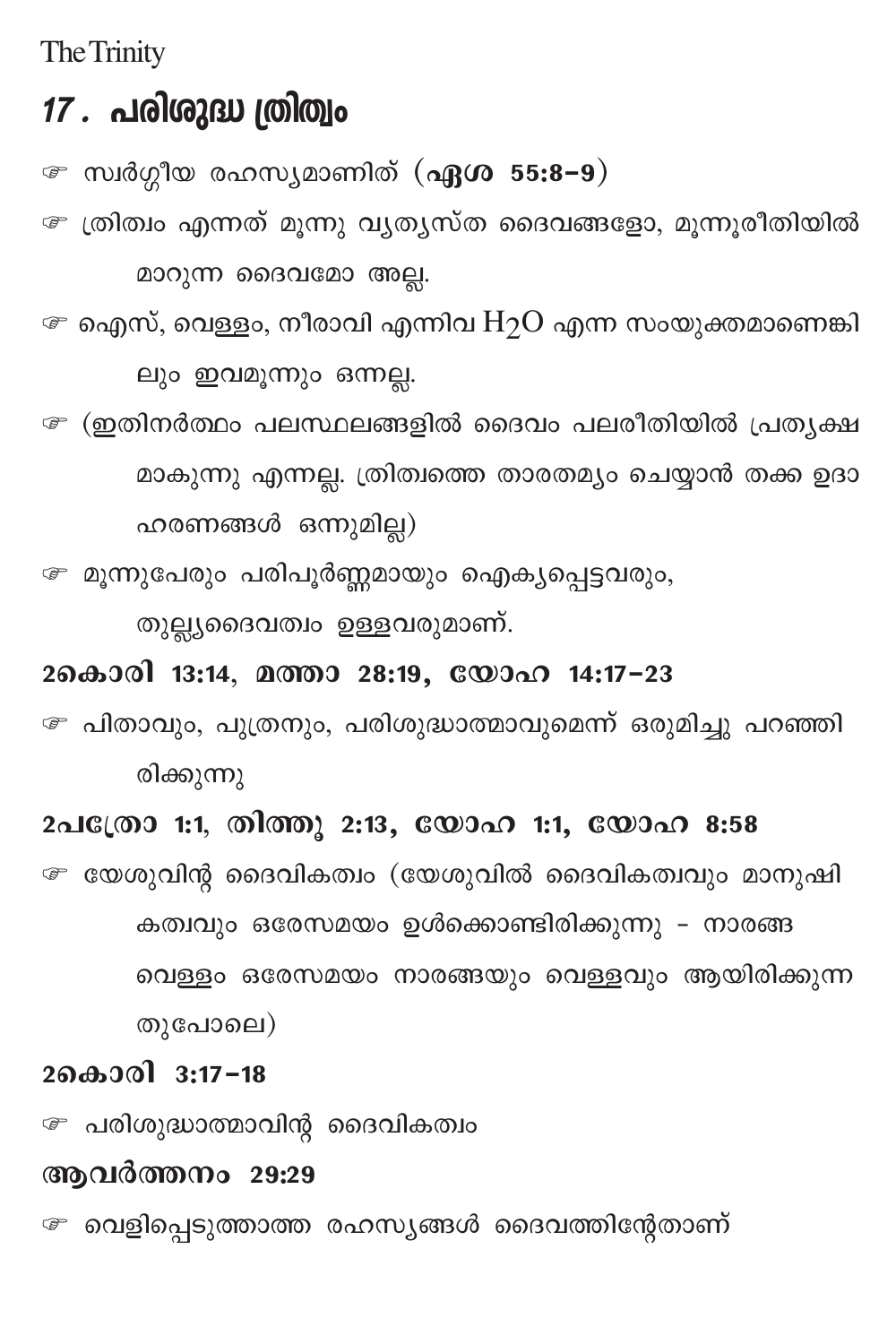Holy Spirit - Special gifts

## 18. പ്രത്വേക ആത്മവരങ്ങൾ

അപ്പ 1:4-8 -വാഗ്ദാനം (പരിശുദ്ധാത്മാവിനെപ്രതി)

അപ്പ 2:1-12 -അപ്പസ്തോലർ (ഗലീലിക്കാർ) നിലവിലുള്ള ഭാഷ കളിൽ സംസാരിച്ചു (1കൊരി 14:6-10)

<sup>േ</sup> എല്ലാവർക്കും പരിശുദ്ധ ആത്മാവു ലഭിച്ചുവെങ്കിലും, പ്രത്യേകവ രങ്ങൾ അപ്പസ്തോലരുടെ കൈവയ്പ്പിലൂടെയാണ് ലഭിച്ചത്

## (അപ്പ 6:1-6, അപ്പ 8:18-20)

േ പിന്നീടത് കൈമാറപ്പെട്ടില്ലായിരുന്നു (ഉദാ. ഫിലിപ്പ്) േ സങ്കരവർഗ്ഗയഹൂദരായ സമരിയക്കാരുടെമേലുള്ള ആത്മവർഷം ഒരു അടയാളവും വാഗ്ദാന പൂർത്തിയും ആയിരുന്നു

 $(\circled{3001} \quad 8:14-17)$ 

*േ* വിജാതീയരുടെമേലുണ്ടായ ആത്മവർഷം അവരും രക്ഷയ്ക്ക് അവകാശികളാണന്നുള്ള അടയാളമായിരുന്നു (അപ്പ 10:44-48) (പത്രോസിന്റ നിഷേധമനോഭാവം ഓർക്കുക അപ്പ 10:1−34, 11:1−18) (യെരുശലേം കൗൺസിലിൽ

ഇതു തർക്കവിഷയമായിരുന്നു അപ്പ 15:5-11) േ ആത്മവർഷം പിന്നീടുണ്ടായ ഏകഅവസരം യോഹന്നാനിൽ നിന്നും മാനസാന്തര സ്നാനം സ്ഥീകരിച്ചവരുടെമേലാണ്.  $(\text{mod} 19:1-7)$ 

േ ഈസംഭവങ്ങൾക്കിടയിൽ അനേകവർഷങ്ങളുടെ അകലമുണ്ടാ യിരുന്നെന്നും ഓർക്കുക.

1 **കൊരി 12:7-11** -അപ്പസ്തോലർ നയിച്ച സഭ -യാക്കോബ് നയിച്ച സഭ  $CODD$  12:6-8 േ ഇരുസഭകളിലെയും കൃപകളിലെ വ്യത്യാസം നോക്കുക ⊕ ഇന്നു നിങ്ങൾക്കുള്ള ദാനം ഏതാണ്? (ഗലാ 5:22−23)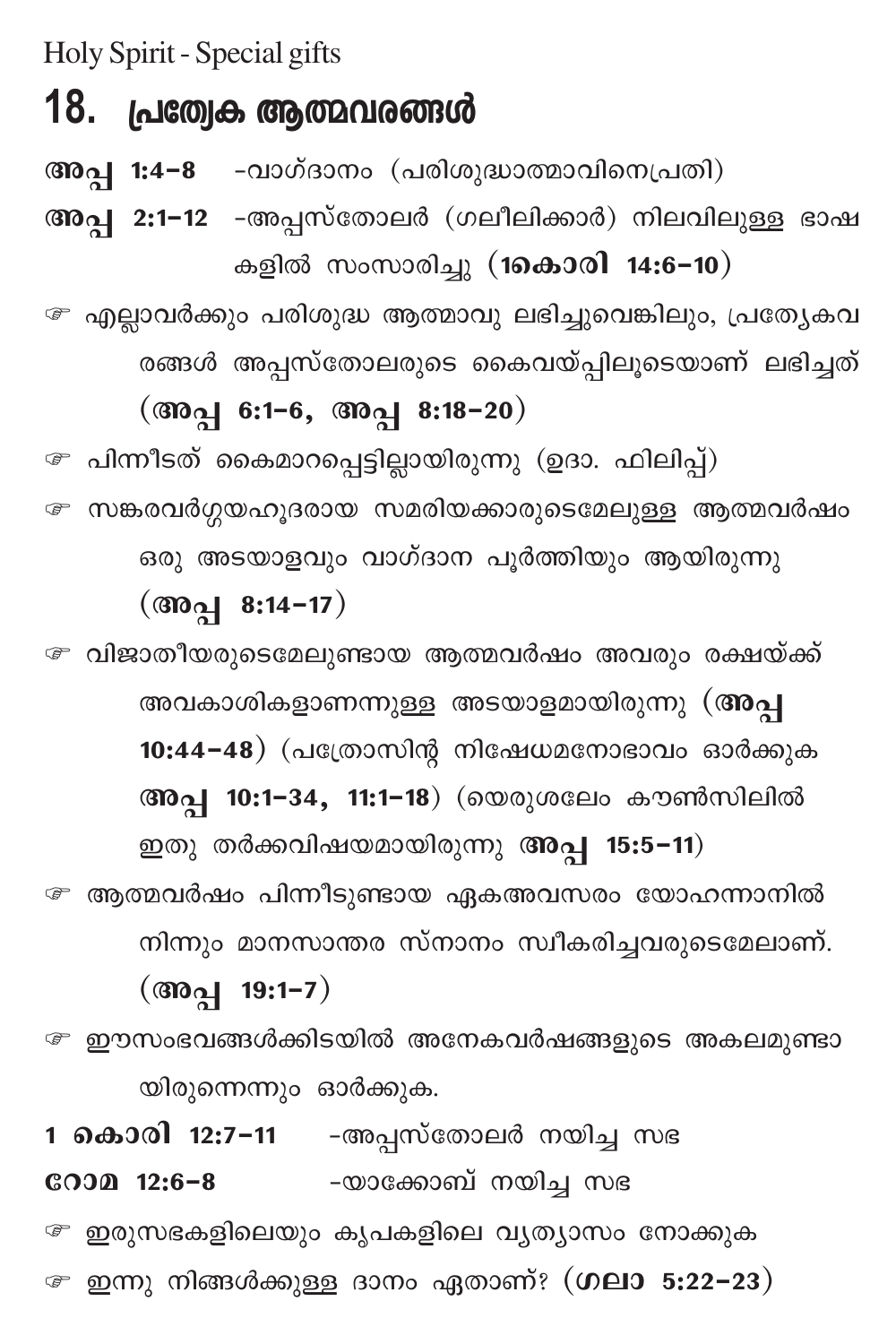Jesus and his Physical family

## 19 യേരുവും കുടുംബവും

േ യേശുവിന്റെ കുടുംബം അബ്രഹാമിന്റ വംശാവലിയിലുള്ള പുരാതന യഹൂദ കുടുംബമായിരുന്നു.

### മർ 6:3, ഗലാ 1:18-19

```
േ നാലു സഹോദരന്മാരും സഹോദരികളും യേശുവിനുണ്ടായി
രുന്നു.
```
### $\mathbf{0} \mathbf{0}$  3:20-21, 31-35,  $\mathbf{C} \mathbf{D}$  0.0 7:1-5

േ അവർ യേശുവിനെ എതിർത്തിരുന്നു. അവനിൽ വിശ്വസിച്ചില്ല.

### ലൂക്ക 2:42-50

േ അവർക്കു മനസ്സിലായില്ലെന്നാലും യേശു ബോധ്യത്തോടെ സംസാരിച്ചു.

ലൂക്ക 2:51–52 @ അവൻ ധിക്കാരിയല്ലായിരുന്നു

### $@d$  3:31-35

☞ ദൈവേഷ്ടം നിറവേറ്റുന്നവരാണ് യഥാർത്ഥത്തിൽ അവന്റെ സഹോദദരും, അമ്മയും.

ലുക്ക 11:27-28 @ യഥാർത്ഥത്തിൽ അനുഗ്രഹീതർ...

യോഹ 2:1-5

േ കാനായിൽ സംഭവിച്ചത്. അവൻ പറയുന്നതുപോലെ ചെയ്യുക

1തിമോ 2:5 *േ* ഒരേ ഒരു മധൃസ്ഥൻ യേശു...

മത്താ 10:34-39 @ ദൈവത്തിനു പ്രാധാന്യം

### എഫേ 6:1

േ കർത്താവിൽ മാതാപിതാക്കളെ അനുസരിക്കുക.

### 1തിമോ 5:8

േ കുടുംബത്തിന്റ ക്ഷേമം അന്വേഷിക്കുകയും വേണം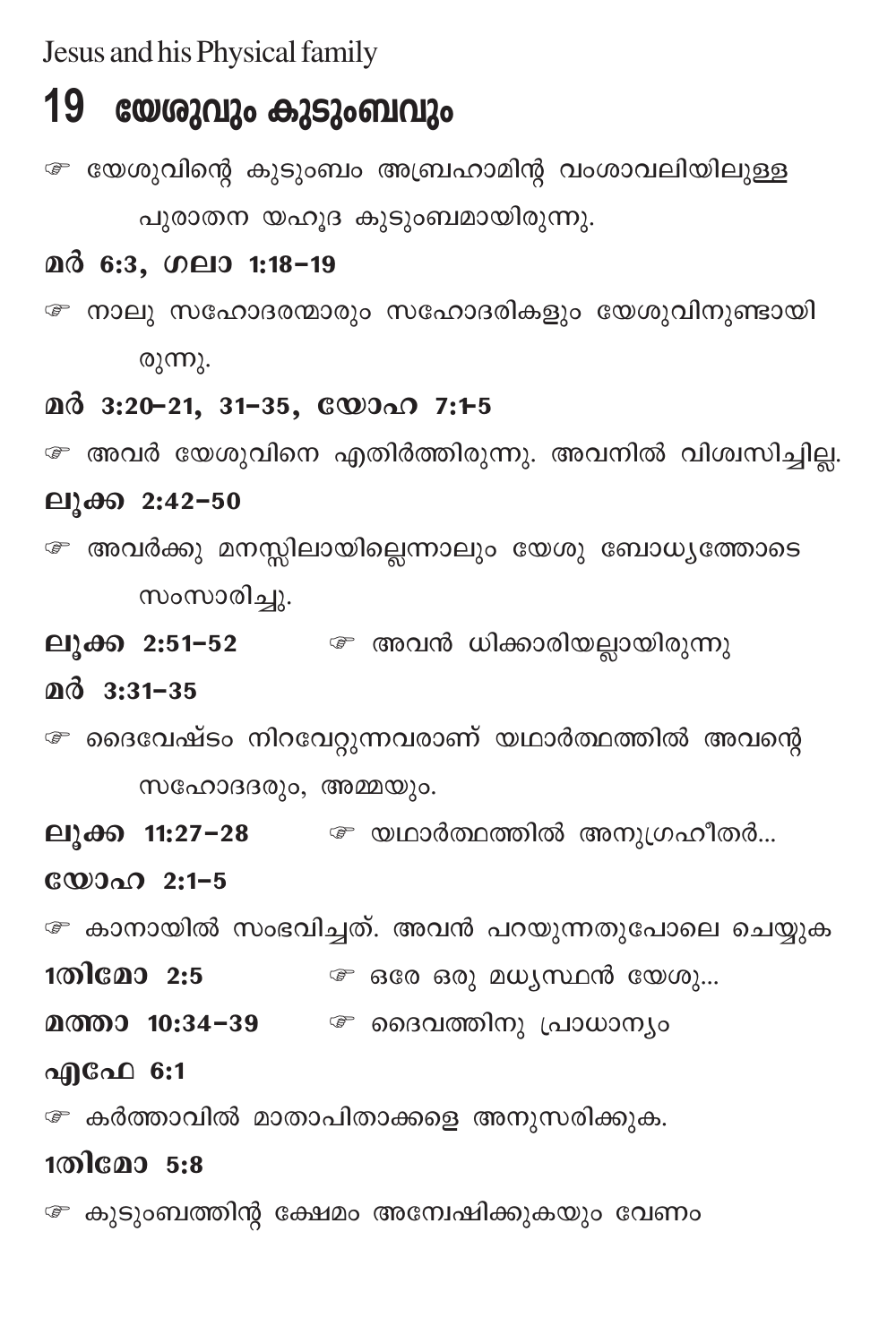# **Follow-up Studies**

അടിസ്ഥാനം: ദൈവവുമായുള്ള ബന്ധം

## $F1.$  പ്രാർത്ഥന–ദൈവത്തോടുള്ള സംസാരം.

േ ദൈവവുമായി ആശയവിനിമയം അഭ്യസിക്കുക.

| പ്രധാന സ്ഥാനം:         |                                        |
|------------------------|----------------------------------------|
| മർ 1:35                | സമയവും സ്ഥലവും                         |
| (ലൂക്ക 6:12, എബ്ര 5:7) |                                        |
| തടസ്സങ്ങൾ:             |                                        |
| 1പക്രോ 4:7             | ഏകാഗ്രതക്കുറവ്? ഉറക്കെ പ്രാർത്ഥിക്കുക. |
| സങ്കീ 66:18            | പാപങ്ങൾ തടസ്സപ്പെടുത്തുന്നുവോ?         |
|                        | അവ ഏറ്റുപറയുക.                         |
| ലൂക്ക 18:1-18          | ഉൽസാഹ കുറവ്?                           |
|                        | പ്രാർത്ഥനാ പങ്കാളിയെ തേടുക.            |
| 10000005:14            | ദൈവഹിതം? ഉപദേശം തേടുക.                 |
| മർ 11:24               | വിശ്വാസ രാഹിത്യം?                      |
|                        | വചനങ്ങൾ നോക്കുക.                       |
|                        | (മത്താ 6:5, യോഹ 9:31, യോഹ 14:13-14,    |
|                        | കൊലോ 4:2-4 എഫെ 6:18, യാക്കോ 5:16-17)   |
| ഉപസംഹാരം:              |                                        |
| ഫിലി 4:6-7             | ആകുലതകൾ ദൈവത്തിൽ അർപ്പിക്കുക           |
|                        |                                        |

2ദിന 16:9a ചൂർണമായും സമർപ്പിതമായ ഹൃദയം

 $\boldsymbol{\mathfrak{w}}$ ങ്കീ 5:3 ആനുദിന പ്രാർത്ഥനാ സമയം

 $(1000\frac{m}{N})$  5:17, 1  $\Delta 1$  ( $(0005)$  5:7,  $1$  $(0000\Delta 0)$  5:14)

േ പ്രാർത്ഥനാ പട്ടിക ഉണ്ടാക്കുക

ഉപവാസം:

മത്താ 6:17−18 നമ്മിൽ നിന്നും പ്രതീക്ഷിക്കുന്നത്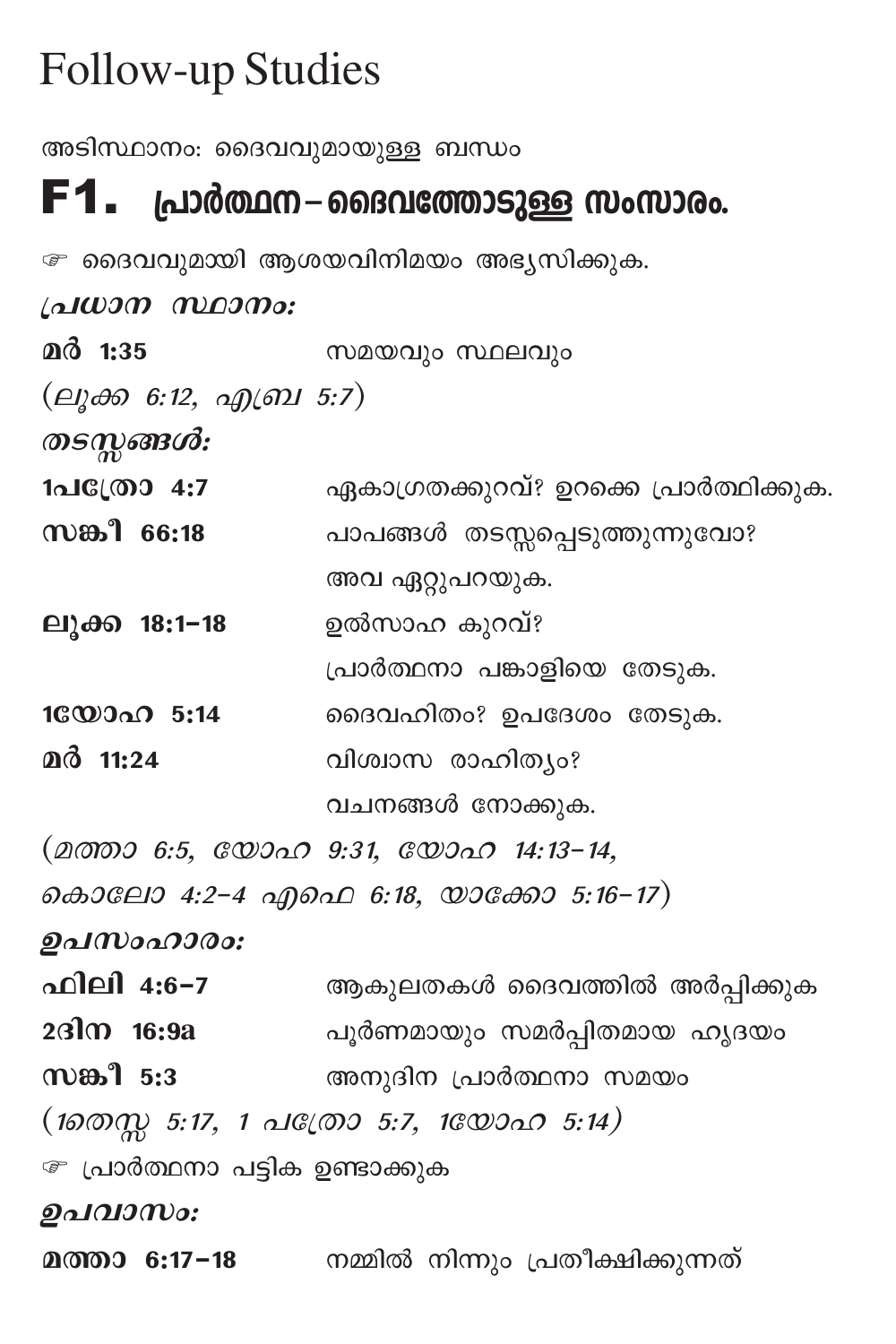## $F2$ . ബൈബിൾ പഠനം $-$ ദൈവത്തെ ശ്രവിക്കൽ

- മത്താ 4:4 ആത്മീയ ഭക്ഷണം
- മുന്നറിയിപ്പ്:
- 2പത്രോ 3:15-16 വളച്ചൊടിക്കാനുള്ള സാധൃത 2കൊരി 1:13 ബുദ്ധിമുട്ട് ഏറിയത്,

എന്നാൽ അസാദ്ധ്യമല്ലാത്തത്.

200 cao 2:15, (3:17)

വചനം കൈകാര്യം ചെയ്യുന്നതിൽ വിദഗ്ധൻ

- 1പ**്രോ 3:15** ചോദൃങ്ങൾക്ക് മറുപടി
- $\omega$ ാക്കോ 1:22-25 പ്രാവർത്തികമാക്കൽ

യോശു 1:18, എസ്ര 7:10, സങ്കീ 1:2-3; 119 லை 66:2b, உணவை 24:35, வேட 15:4, കൊലോ 3:16, 1കൊരി 10:11, 2തിമോ 2:7

േ സമയം നിശ്ചയിക്കുക

- േ പഠനക്കുറിപ്പുകൾ തയ്യാറാക്കുക,
- േ സഭാ ക്ലാസ്സുകളിൽ പങ്കെടുക്കുക.
- േ അങ്ങിങ്ങായി വായിക്കാതെ തുടർച്ചയായി വായിക്കുക. േ ഓരോ പുസ്തകമായി വായിക്കുക.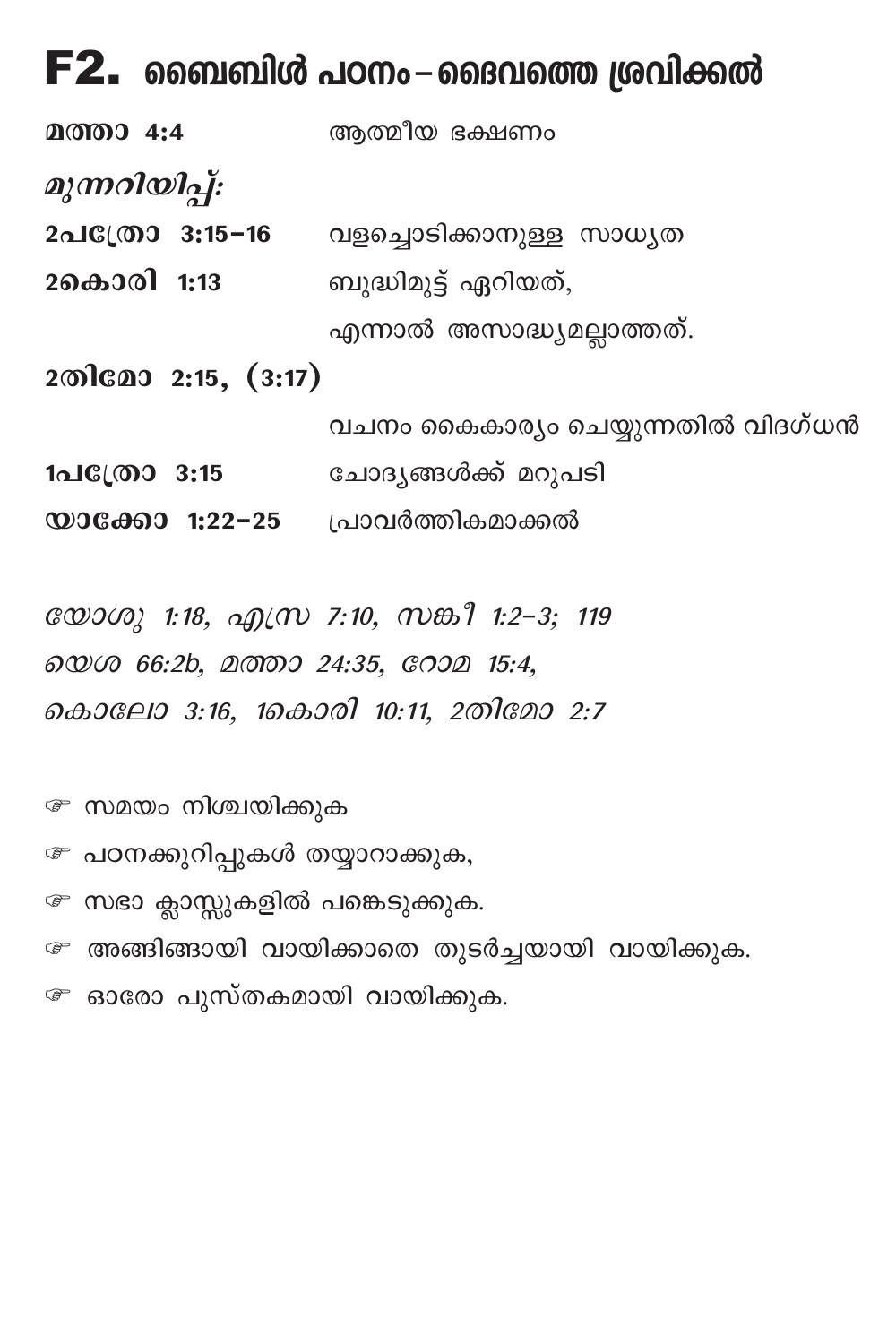# $F3.$  വിര്വാസം പ്രവ്വത്തി, കൃപ – ഇവയുടെ തുലനം

േ വചനങ്ങളിൽ ഇവ തമ്മിൽ ഒരു സംതുലനം നാം കാണുന്നു, ഒന്നിനെയും മറികടക്കപ്പെടാതെ.

വിശ്വാസം

എബ്രാ 11:6 ദൈവത്തെ പ്രസാദിപ്പിക്കാൻ വിശ്വാസം വേണം.

 $@0060002:14-26$ 

വിശ്വാസത്തോടൊപ്പം വിശ്വസ്ഥത നിറഞ്ഞ പ്രവർത്തി കളും വേണം. (ഉൽപ്പത്തി 22 വിശ്വാസവും അനുസരണയും)

പ്രവൃത്തികൾ

എഫേ 2:8-10 ദൈവത്തിന്റെ പ്രവൃത്തികൾക്ക് യോഗ്യമാകാൻ വേണ്ടി നാം രക്ഷിക്കപ്പെട്ടു.

അർഹതയില്ലാത്ത സമ്മാനം, 200290 5:1-15

എങ്കിലും അനുസരണം പ്രതീക്ഷിക്കപ്പെടുന്നു.

കൃപ

തീത്തു 3:5 കൃപയാൽ മാത്രമാണ് രക്ഷിക്കപ്പെട്ടത്.

നമ്മുടെ യോഗ്യതകളാൽ അല്ല.

- കൃപയെ ദുരുപയോഗം ചെയ്യരുത്.  $\omega$ ) 3 4
- 1കൊരി 15:10 കൃപയുടെ സ്വാധീനം

തീത്തു 2:11-14

കൃപയാൽ നാം ആത്മനിയന്ത്രണവും നീതിയും ദൈവഭക്തിയും ഉള്ള ജീവിതം നയിക്കണം.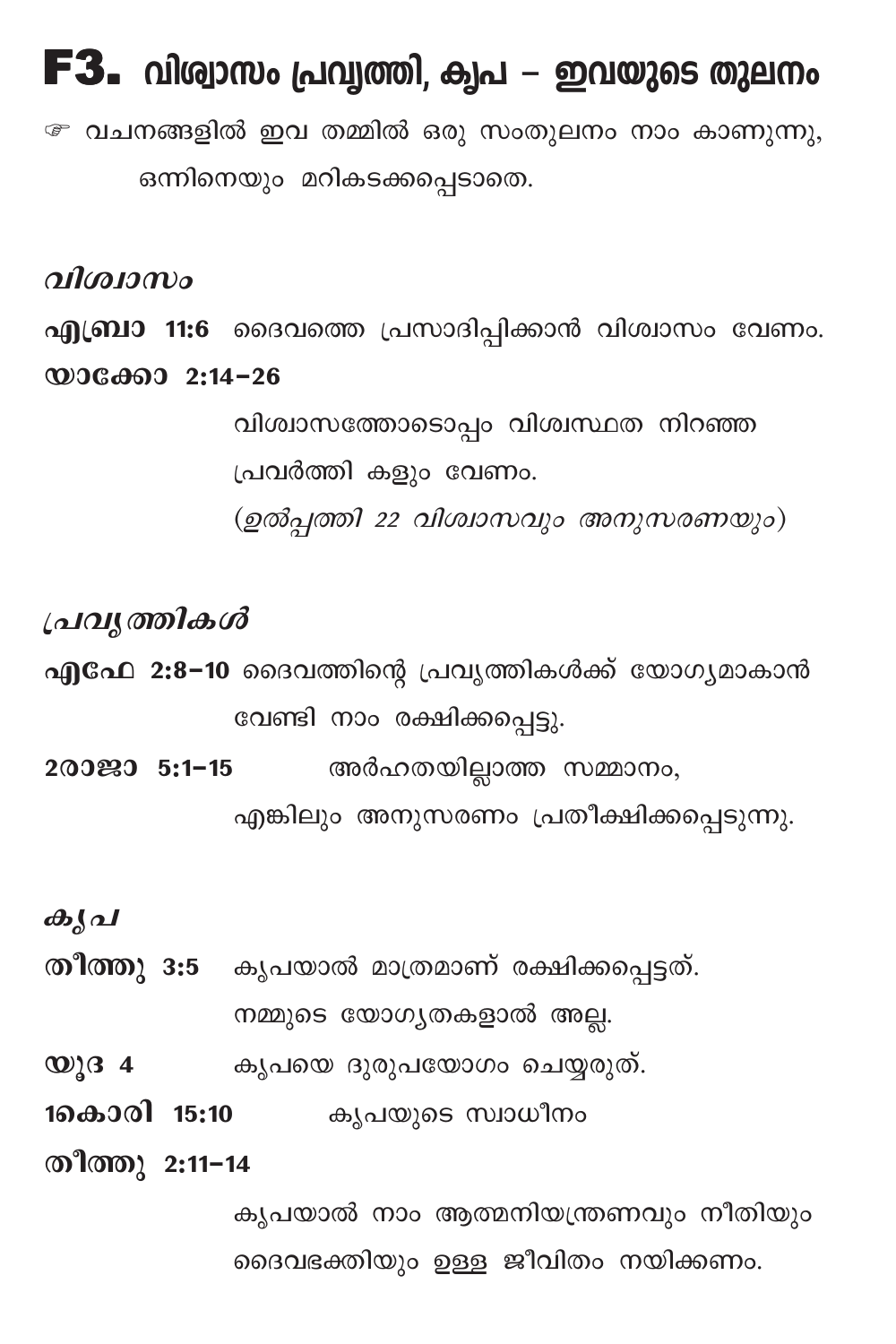സഭ: ക്രിസ്തുവിന്റെ ശരീരം

## $F4$  സഭയിലെ ബന്ധങ്ങൾ

േ മറ്റുള്ളവരെ മികച്ചവരായി പരിഗണിച്ചുകൊണ്ട് ബന്ധങ്ങളിൽ ഉണ്ടാക്കുന്ന രൂപാന്തരം (ഹിലി 2:3)

| എന്തുകൊണ്ട് ഇത് വൃതൃസ്ഥമാകുന്നു? |                                           |
|----------------------------------|-------------------------------------------|
|                                  | <b>യോഹ 13:34–35</b> സ്നേഹത്തിന്റെ നിലവാരം |
| $Q_0$ 3:35                       | പൊതുവായ ഉദ്ദ്യേശ്യ ലക്ഷ്യങ്ങൾ             |

ഏതു രീതിയിൽ വൃതൃസ്ഥമായിരിക്കണം?

- 1പC്രോ 1:22 പറൃദയത്തിൽ നിന്ന് ആത്മാർത്ഥതയോടെ ഉള്ളത്.
- 16000 3:16 ത്യാഗഭരിതമായത്

എങ്ങനെ പ്രായോഗികമാക്കാം?

- 1തെസ്സ 5:12−15 വൃതൃസ്ഥമായ ആവശൃങ്ങൾ
- 10ോഹ 3:17 പരസ്പരമുള്ള കരുതൽ
- കൊലോ 1:28 ആത്മീയമായ കരുതൽ

ഉപസംഹാരം

എഫേ 4:29 പരസ്പരം തിരുത്തുക പരസ്പരം പ്രാർത്ഥിക്കുക.

എഫേ 5:21, എബ്രാ 13:17 കീഴ്വഴക്കം പാലിക്കുക.

ആപ്പ 4:32-35, റോമ 12:5, യാക്കോ 1:19, 3ഡോഹ 5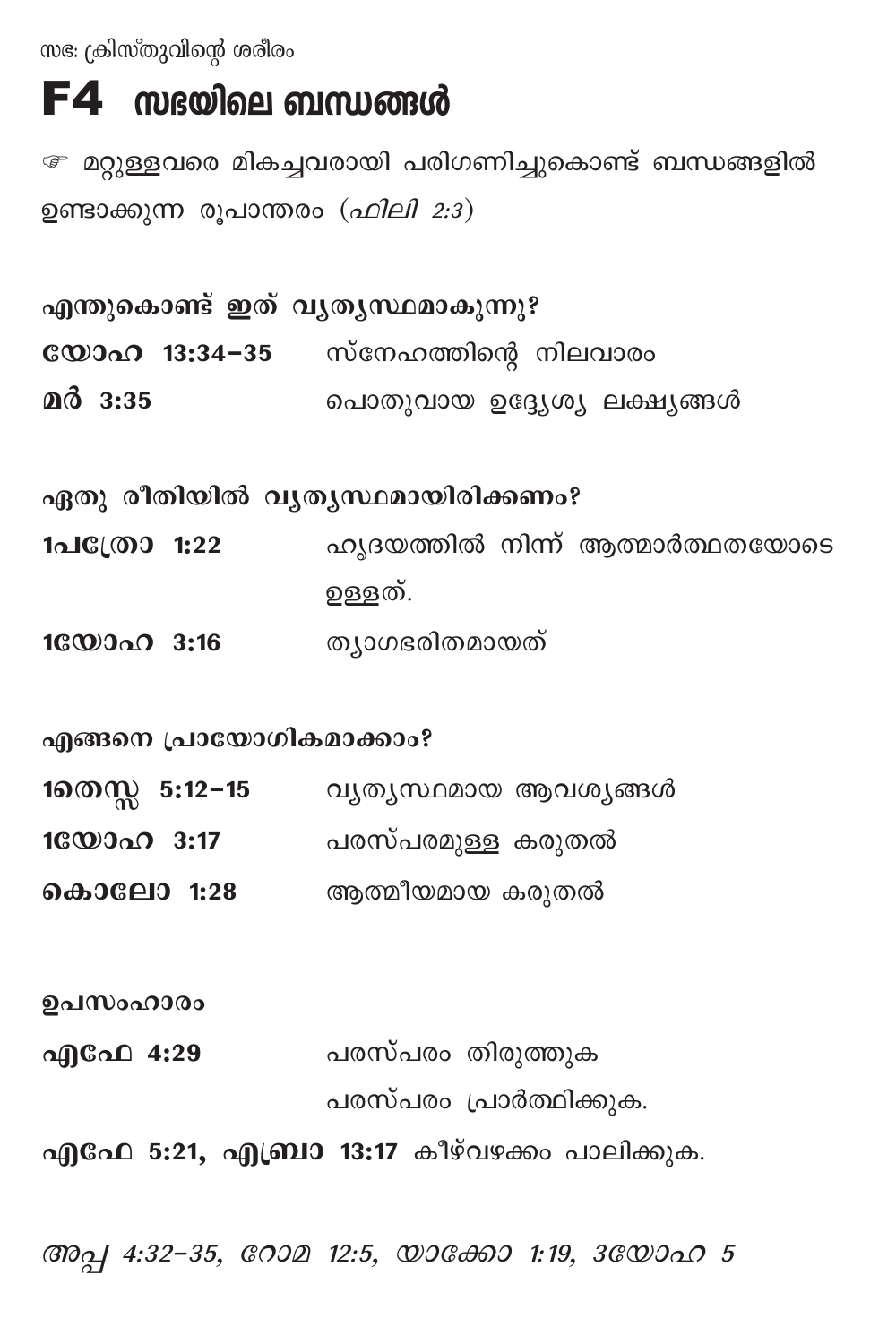## $F5.$  പുതിയ നിയമത്തിലെ സഭ

കർത്തുമേശ (തിരുവത്താഴം)

മത്താ 26:26 –29 ചെസഹാ അത്താഴം.

േ അപ്പം ശരീരത്തെയും, മുന്തിരിച്ചാറ് രക്തത്തെയും സൂചിപ്പിക്കു  $mp<sub>\lambda</sub>$ .

1 കൊരി 11:23-30 യോഗൃതയോടെ സ്വീകരിക്കുക, ഉദ്ഘോഷിക്കുക.

അപ്പ 20:7 ആഴ്ചയിൽ ഒരിക്കൽ

മർ 14:12-26, അപ്പ 2:42, പുറ 12 (യെഹൂദ പശ്ചാത്തലം)

ദശാംശം നൽകൽ മത്താ 6:21 & 6:24 ദൈവവും ധനവും  $M3, 3:9 - 10$ സദ്ഫലങ്ങളാൽ ദൈവത്തെ മാനിക്കുക. 1 കൊരി 16:1–2 വിശുദ്ധർക്കുള്ള ശേഖരണം 2 കൊരി 8:1–15 മുൻകൂട്ടി ഒരുങ്ങൽ 2 കൊരി 9:6 അല്പമായോ, ധാരാളമായോ? മർ 12:41-44, ലുക്ക 6:38, 1 തിമൊ 6:5-10 & 17

പാപം ഏറ്റുപറച്ചിൽ പരസ്യമായുള്ള പാപം ഏറ്റുപറച്ചിൽ, പരസ്പര പ്രാർത്ഥന **M3V 28:13** പാപം മറച്ചുവെച്ചാൽ അഭിവൃദ്ധി പ്രാപിക്കു കയില്ല.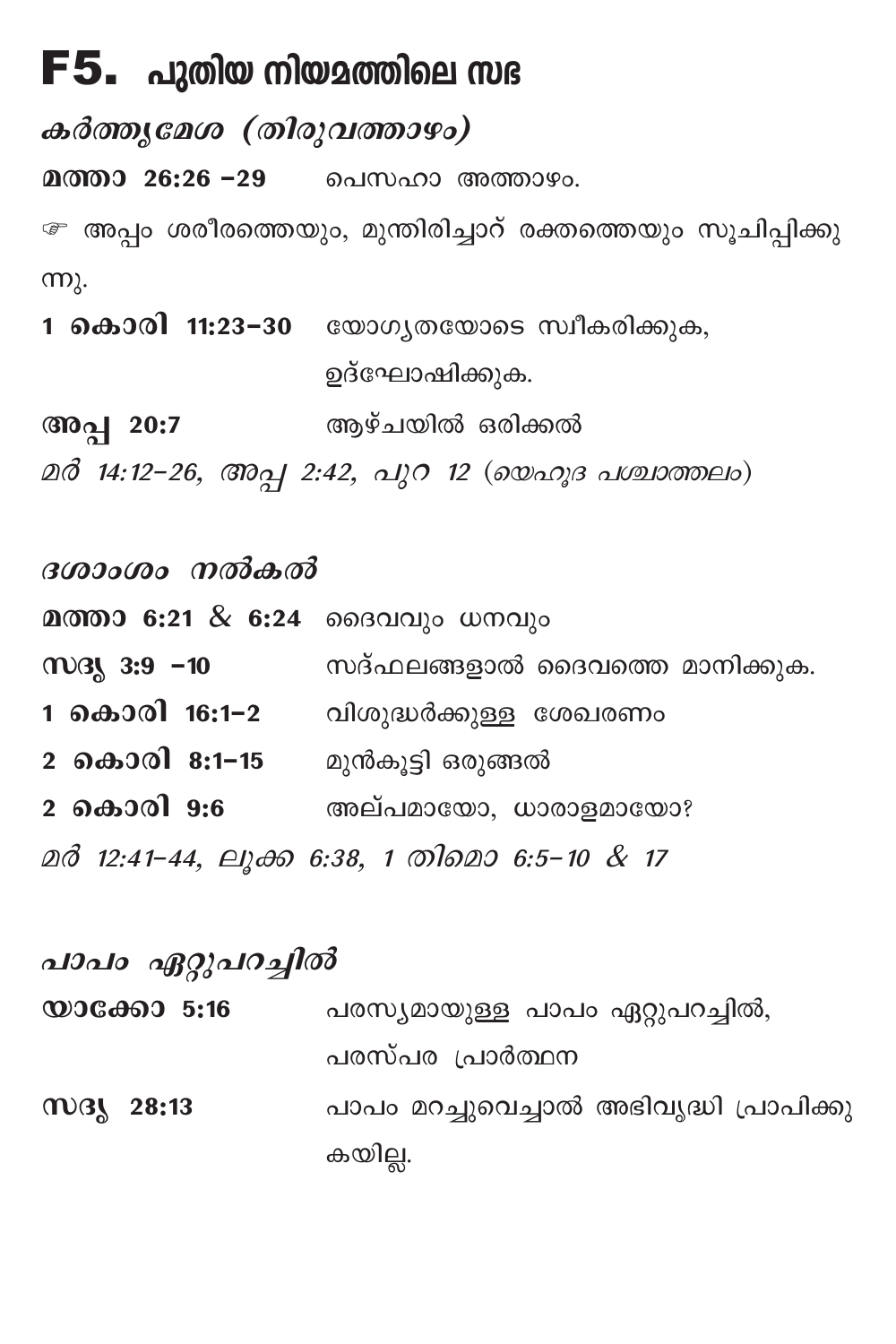# $F6.$  ശിഷ്വത്വം സ്വീകരിക്കൽ

## – ദൈവത്തിന്റെ പദ്ധതി

േ ശിഷ്യത്വം സ്ഥീകരിക്കുന്നതിനായി ഒരുക്കമുള്ള ഒരു ഹൃദയം വളർത്തിയെടുക്കണം.

േ തെറ്റുതിരുത്തൽ സ്വാഗതം ചെയ്യണം.

### ശിഷ്യത്വം സ്വീകരിക്കൽ

2 തിമോ 2:2 <sup>@</sup> ഒരു തുടർ പ്രവർത്തി.

### കൊലോ 1:28-2:1

േ പൂർണതപ്രാപിക്കൽ ലക്ഷ്യമാക്കിയുള്ള കഠിനാദ്ധ്വാനം.

### 1 കൊരി 11:1

- േ നായകർ ക്രിസ്തുവിനെ അനുകരിക്കുന്നത് നോക്കി നമ്മളും അനുകരിക്കണം.
- **MBL 10:17** േ മറ്റുള്ളവരെ കൂടി വഴിതെറ്റിക്കും?
- **MB 11:14** ഉപദേശം തേടുക.
- സദൃ 15:12 *േ* ശിക്ഷണം ആവശ്യപ്പെടുക.
- **ലൂക്ക 6:39-40**  $\qquad \qquad \qquad \qquad \qquad \qquad \qquad$  ക്രിസ്തുവിനെപ്പോലെ ആവുക.
- സ്വയം ശിക്ഷണം നൽകൽ
- എബ്രാ 5:11 ലിക്കാൻ വേഗതയുള്ളവരാവുക.

### പ്രായോഗികത

- േ പതിവായി ഒരു സമയം നീക്കിവയ്ക്കുക.
- േ അനുദിനം സമ്പർക്കം പുലർത്തുക.
- േ നല്ല സമയങ്ങൾ ചിലവഴിക്കുക.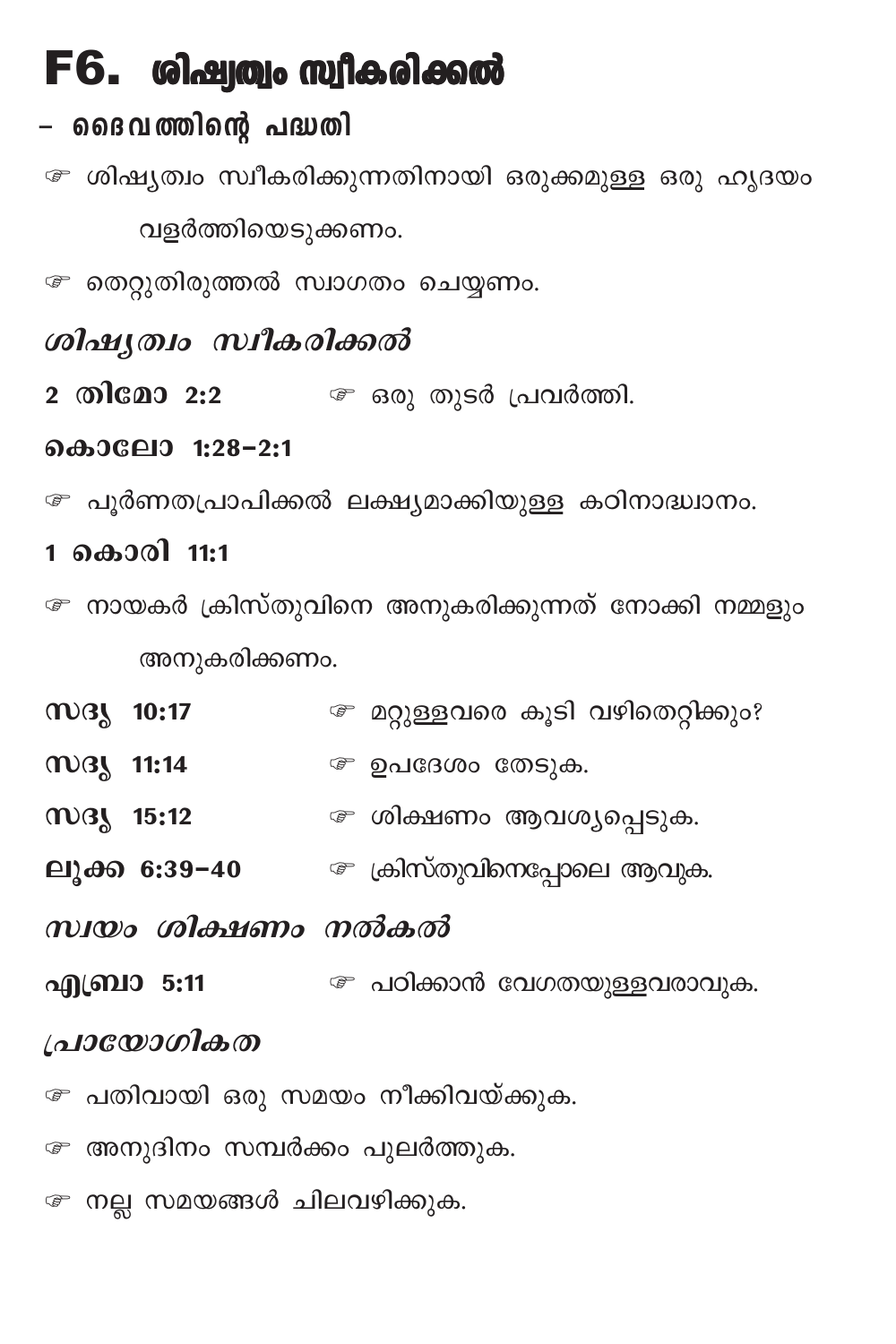പ്രവൃത്തികൾ: ക്രിസ്തുവിനെഷോലെ ആകുക.

# **F7.** തടസ്സം – ഹ്വദയം

| 1 $(002)$ 16:7            | -ദൈവം ഹൃദയം നോക്കുന്നു.              |
|---------------------------|--------------------------------------|
| ഹൃദയത്തിന്റെ പ്രശ്നങ്ങൾ?  |                                      |
| $\mathbf{\omega}$ ിര 17:9 | -ചതി, തോന്നലുകളാലും മറ്റും.          |
| മർ 7:21                   | -പാപം, ആഗ്രഹങ്ങളുടെ സ്രോതസ്സ്        |
| എബ്രാ 3:12                | -കഠിന / വിശ്വാസരഹിതമാകൽ.             |
| പോംവഴികൾ?                 |                                      |
| $\omega$ lo 29:13         | -മുഴുവൻ ഹൃദയത്തോടെ അവനെ തേടുക.       |
| സങ്കീ 51:17               | -ദൈവവചനത്തോടു പ്രതികരിക്കുന്ന/       |
|                           | പ്രത്യുത്തരിക്കുന്ന തകർന്ന ഒരു ഹൃദയം |
|                           | വളർത്തുക.                            |
| സങ്കീ 119:11              | -വചനങ്ങൾ ഹൃദിസ്ഥമാക്കുക.             |
| $mg$ 3:5-6                | -ദൈവത്തിൽ ആശ്രയിക്കുക.               |
| ചുരുക്കത്തിൽ              |                                      |
| may 4:23                  | -ഹൃദയത്തെ സംരക്ഷിക്കുക. കാരണം അത്    |
|                           | ജീവന്റെ ഉറവയാകുന്നു.                 |

ഉൽ 4:6-7, ഉൽ 6:5 സദൃ 14:12, സദൃ 28:26, லை 18:31, ஸகி 51:10, 10லை 3:20 േ ഹ്യദയത്തിന് വേണ്ടി പ്രാർത്ഥിക്കുക. േ പാപം ഏറ്റുപറയുക, എളിമപ്പെടുക. േ തക്ക വചനങ്ങൾ ഹൃദിസ്ഥമാക്കുക.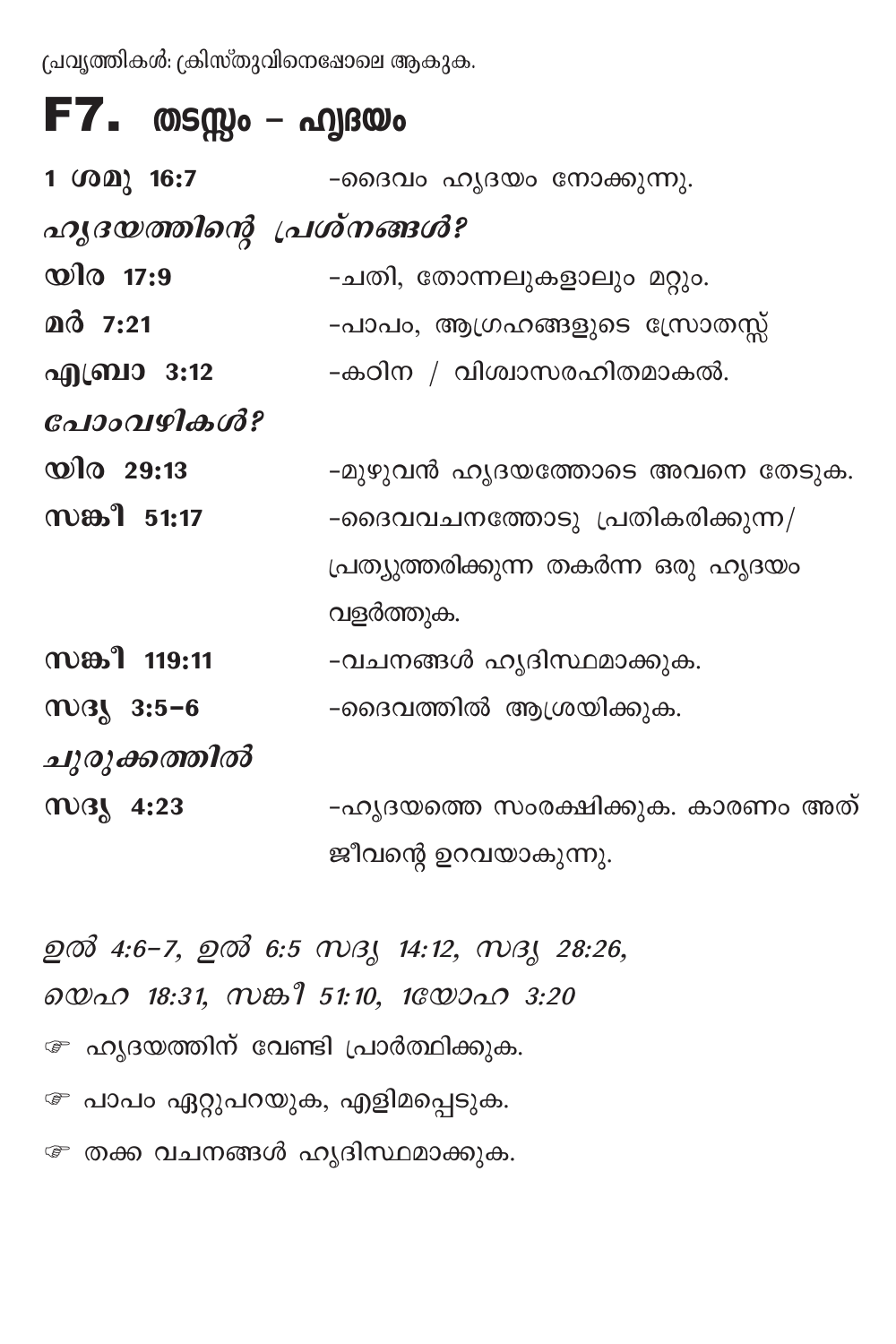## $F8.$  മടി, അലസത, ശിക്ഷണം

േ ശിക്ഷണം അഭ്യസിക്കപ്പെടേണ്ട ഒന്നാണ്.

### 1തിമോ 4:7

േ ദൈവീകനാകാനുള്ള പരീശിലനം.

### asl

### എബ്രാ 6:12

േ നല്ല ഉദാഹരണങ്ങൾ അനുകരിക്കുക.

WBJ 6:6-11, WBJ 12:1, WBJ 24:30-34, WBJ 26:13-16

#### അലസത

1ணை 4:11

*േ* പടുതുയർത്തുന്ന/സൃഷ്ടിപരമായ ചിന്തകൾ ഉണ്ടാക്കുക.

### 2തെസ്സ 3:6

```
േ ശിക്ഷിതരായവരെ അനുകരിക്കുക
```
### கிக்குறை

### എബ്രാ 12:11-12

േ ശിക്ഷണം സന്തോഷകരമല്ല. എന്നാൽ അത് നല്ലഫലങ്ങൾ നൽകുണു

1കൊരി 9:24-27, 2തിമോ 2:4-6, എബ്രാ 5:14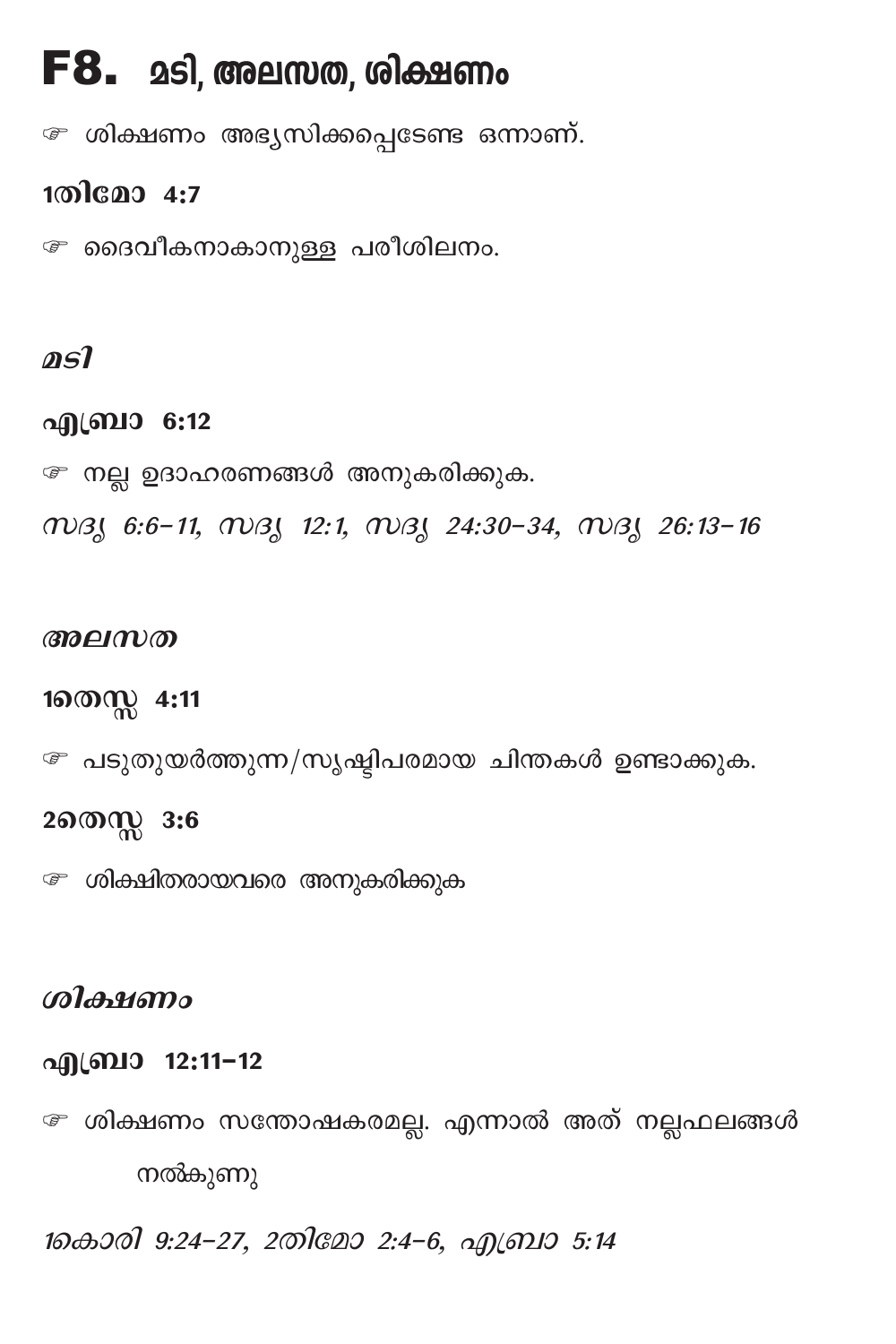# $F9.$  വിശ്വാസം പങ്കുവെയ്ക്കൽ

–യൈര്വവും വിവേകവും

| വിശ്വാസം പങ്കുവയ്ക്കൽ         |                                                   |
|-------------------------------|---------------------------------------------------|
|                               | 2കൊരി 5:10−21 -ക്രിസ്തുവിന്റെ സ്ഥാനപതികൾ          |
| ഫില 6                         | -സജീവമായി വിശ്വാസം പങ്കുവെയ്ക്കുക                 |
| പില 6<br>അപ്പ 8:1−4           | -എല്ലാ വിശ്വാസികളും വിശ്വാസം പങ്കുവെച്ചു.         |
| ഗൈര്യാ                        |                                                   |
|                               | <b>ോമ 1:16–17</b> -ദൈവത്തിന്റെ ശക്തി.             |
| ലൂക്ക 9:23–26 -ലജ്ജിതനാകരുത്. |                                                   |
|                               | അപ്പ 4:29−31 - ംെധരൃത്തിനായി പ്രാർത്ഥിക്കുക.      |
| വിവേകം                        |                                                   |
| മത്താ 10:16                   | -തന്ത്രശാലി / വിവേകി.                             |
| ഒഴിവാക്കേണ്ടത്:–              |                                                   |
| may 12:18                     | -ശ്രദ്ധയില്ലാത്ത വാക്കുകൾ                         |
|                               | സദൃ 25-17         -പരിസര ബോധം വേണം.               |
| may 27:14                     | -വിനയം വേണം.                                      |
| ഉൾപ്പെടുത്തേണ്ടത്:–           |                                                   |
|                               | <b>1കൊരി 9:20–23</b> -കേൾവിക്കാരനെ മനസ്സിലാക്കുക. |
|                               | തിത്തു 2:10 -സുവിശേഷം ആകർഷണീയമാക്കുക.             |
|                               | 1പി്രോ 3:15−16 -സൗമൃതയോടും ബഹുമാനത്തോടും കൂടെ     |
|                               | മറുപടി പറയുക.                                     |
| മത്താ 7:6, 2 തിമോ 2:23-26     |                                                   |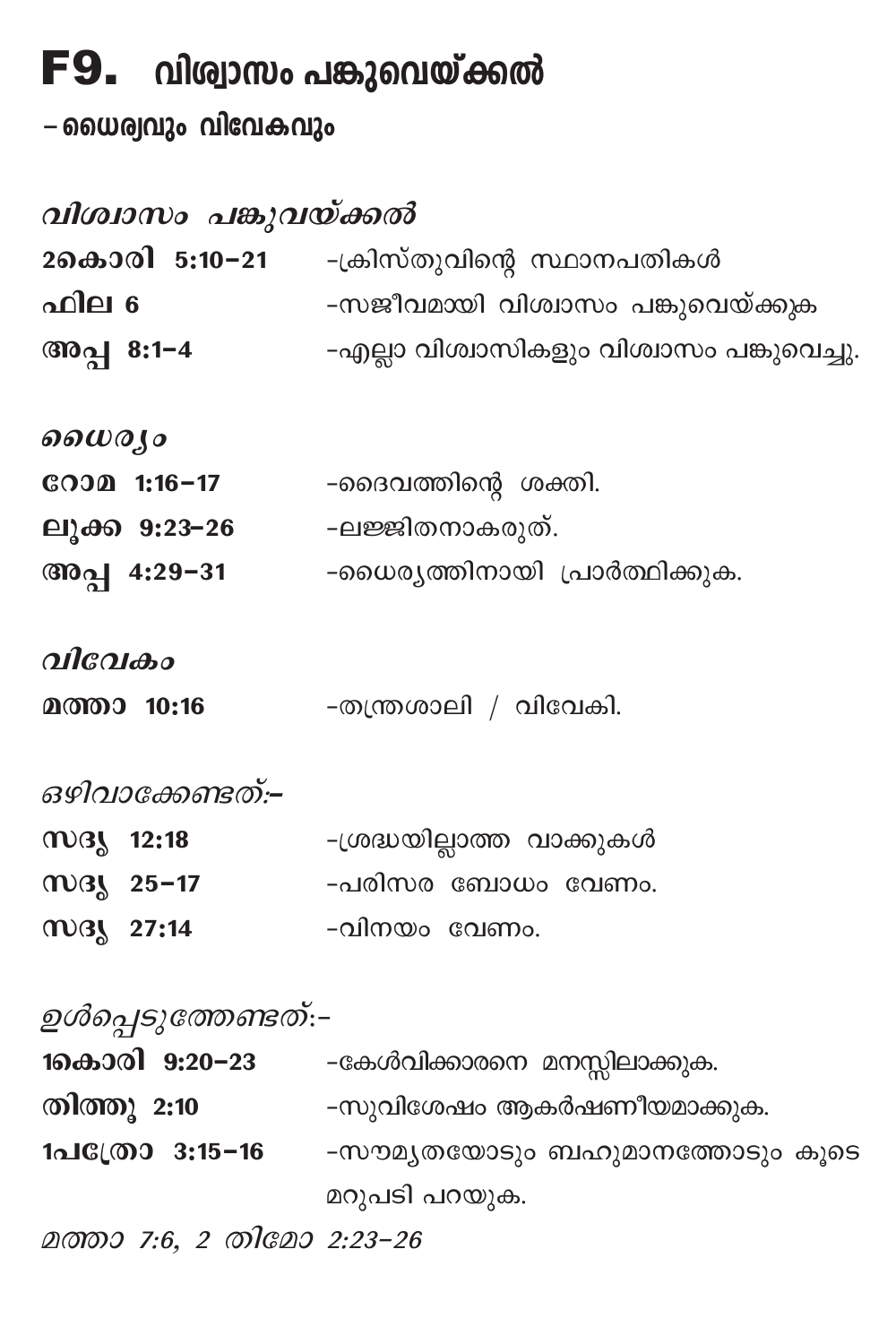## $F10.$  പുഞ്ചിരിയോടെ ഉള്ള സേവനം

േ അന്നും ഇന്നും കർത്താവ് ഒരു ദാസനായി സേവിക്കുന്നു.  $(20\delta$  10:45,  $\alpha$  ( $\alpha$ 10 7:25)

#### മത്താ 20:26

േ സേവിക്കപ്പെടുവാനായല്ല, പകരം മറ്റുള്ളവരെ സേവി ക്കാൻ വേണ്ടി വന്നവൻ

### ഫിലി 2:3-8

േ മറ്റുള്ളവരെ മികച്ചവരായി പരിഗണിക്കുക.

#### ലുക്ക 17:7-10

േ നമ്മുക്ക് വേണ്ട മനോഭാവം.

േ പരാതിപറയാത്തവരും. സ്വാർത്ഥനേട്ടം ആഗ്രഹിക്കാത്ത വരും ആകുക.

### കൊലോ 3:23-24

േ കർത്താവിനെ എന്നവണ്ണം സഹോദരരെ സേവിക്കുക.

സങ്കീ 100:2, ഗലാ 6:2; ഗലാ 6:10, സദൃ 3:27-28,

എഫെ 6:7-8, യോഹ 13:1-17, ഫിലി 2:4-5

േ എല്ലാറ്റിനും മുൻകൈഎടുക്കുക

േ ആവശ്യങ്ങൾ കണ്ടറിയുക.

േ സേവനം ആവശ്യപ്പെടുമ്പോൾ ഉത്തരവാദിത്വത്തോടെ ചെയ്യുക.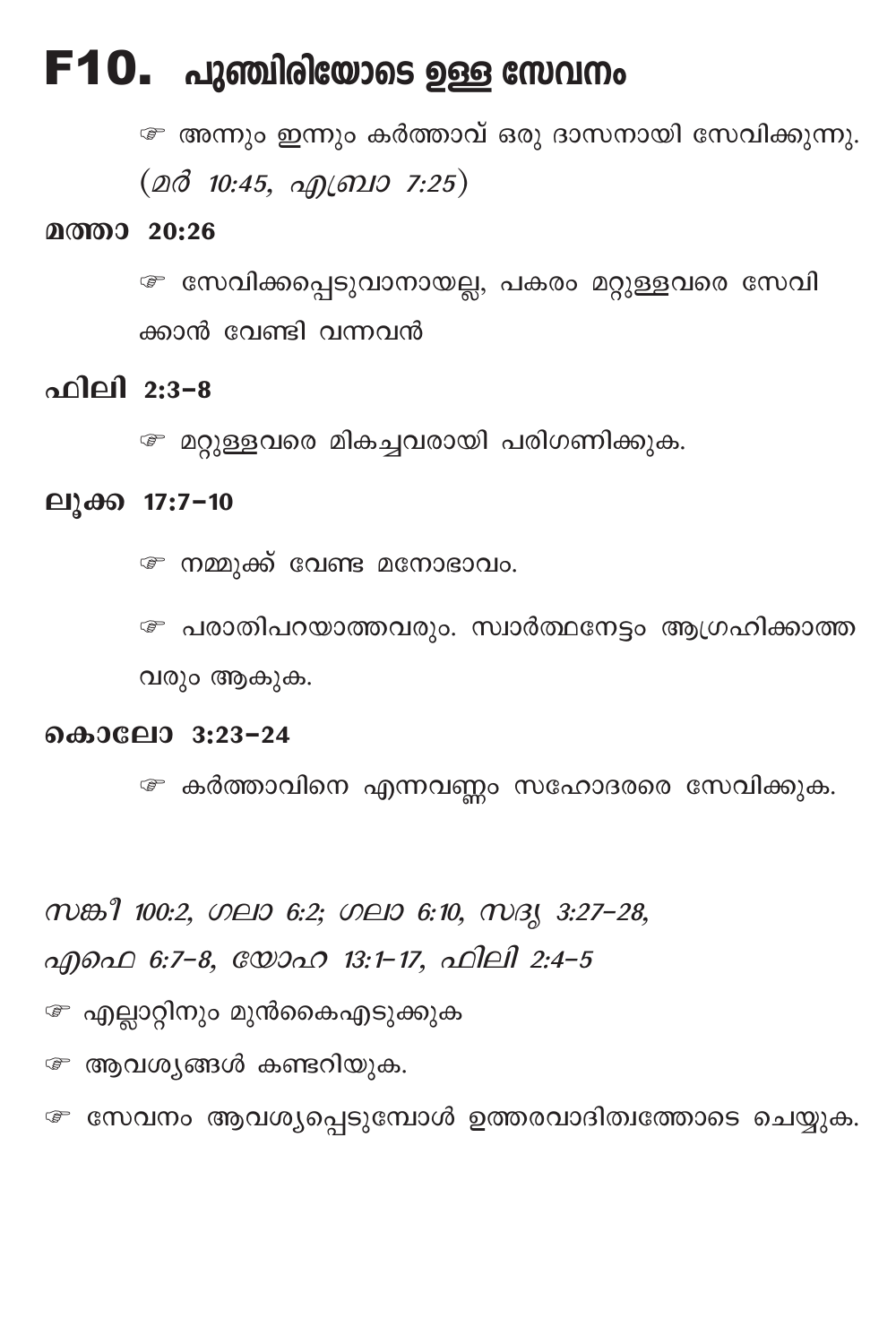## **Restoration Studies**

# **R1** എന്നിൽ നിലനിൽക്കുക

# 1. അകന്നൂപോകാനിടയായ കാരൃങ്ങളേവ?  $\widehat{\mathscr{F}}$  സുഹൃദ്ബന്ധങ്ങൾ, വീഴ്ചകൾ, പ്രശ്നങ്ങൾ, ദൈവവു മായുള്ള ബന്ധം മുതലായവ സംസാരിക്കുക.  $(MQ13 5:19-21, 99600 4:20-5:5, 0006000 4:17)$ 2. ആത്മാവിന്റ ഫലങ്ങൾ (ഗലാ 5:22-23) ∕ ജീവിതത്തിലുണ്ടായ ഫലങ്ങളെക്കാണിക്കുന്ന ഒരുഫല വൃക്ഷം വരയ്ക്കുക 3. ക്രിസ്തുവിൽ നിലനിൽക്കുക  $(\mathbf{c} \mathbf{w} \mathbf{a} \mathbf{a} \mathbf{a} \mathbf{a} \mathbf{b}$  15:1-17) േ യേശുവിലെ ശാഖ ദൈവവുമായുള്ള ബന്ധം  $\Delta$ ലങ്ങൾ പുറപ്പെടുവിക്കൽ (ആത്മാവിന്റ.) കൽപ്പനകൾ അനുസരിക്കുക - വചനങ്ങൾ.. പരസ്പരം സ്നേഹിക്കുക - നല്ല ബന്ധങ്ങൾ.. േ ശാഖയെ ക്രിസ്തുവിലേക്കു കൂട്ടിച്ചേർക്കുക **ോമ 10:17** െ വിശ്വാസം വർദ്ധിപ്പിക്കുക 4. **ദൈവം ഇപ്പോഴും നിങ്ങളെ സ്നേഹിക്കുന്നു**  $(100 \cap 2:3-4)$  $\widehat{\mathscr{F}}$  ദൈവവുമായുള്ള ബന്ധത്തിലേക്കുള്ള തിരിച്ചുവരവ്  $($ പ്രാർത്ഥന, ബൈബിൾ പഠനം, തുറന്ന സംസാരം,  $n$ ിശ്വാസം വർദ്ധിപ്പിക്കുന്നകാര്യങ്ങൾ)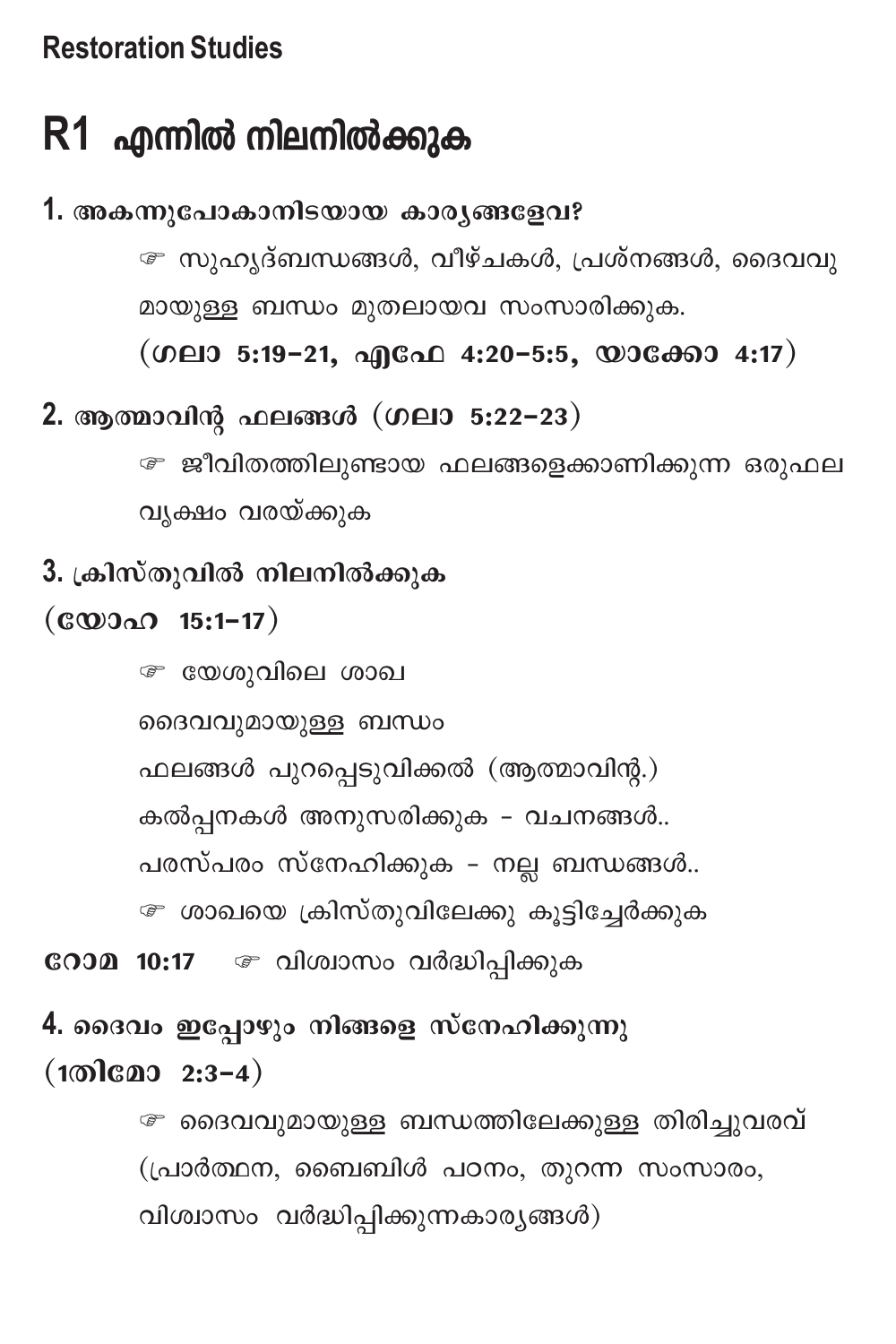## R3 ആദ്വസ്നേഹം ഓർക്കുക

േ ക്രൂശുമരണത്തിന്റ മെഡിക്കൽ റിപ്പോർട്ട് വായിക്കുക

### വെളി 2:1-5

*േ* ഏതൊക്കെകാര്യങ്ങൾ അവർ നന്നായി ചെയ്തു? (കഠിനാധ്വാനം, കഷ്ടത, പാപത്തിനെതിരായ ചെറുത്തു നിൽപ്പ്)

േ അവരുടെ കുറവെന്തായിരുന്നു?

(ആദ്യസ്നേഹത്തിൽ നിന്നുള്ളവീഴ്ച)

േ നിങ്ങളുടെ ആദ്യസ്നേഹം ഓർക്കുന്നുണ്ടോ?

### $a\hat{d}$  4:1-20

- **© ആഴംകുറഞ്ഞ ബോധ്യം**?
- േ ജീവിതത്തിന്റ ആകുലതകൾ?
- േ സമ്പത്തിന്റ ചതി?
- േ നല്ലമണ്ണാകാൻ ഏതുരീതിയിൽ പ്രയത്നിക്കണം?

### വെളി 3:5

*േ* എപ്രകാരം തിരികെനേടാം?

(ഓർക്കുക, മാനസാന്തരപ്പെടുക, ആദ്യംചെയ്തപ്രവൃത്തികൾ ചെയ്യുക)

*േ* ബൈബിൾവായിക്കുക, പ്രാർത്ഥിക്കുക, പാപം ഏറ്റുപറ യുക

േ സഭായോഗങ്ങളിൽ വരുക, വിശ്വാസം പങ്കുവയ്ക്കുക

േ ബന്ധങ്ങളിലെ അകൽച്ചകൾ ഉടനെ പരിഹരിക്കുക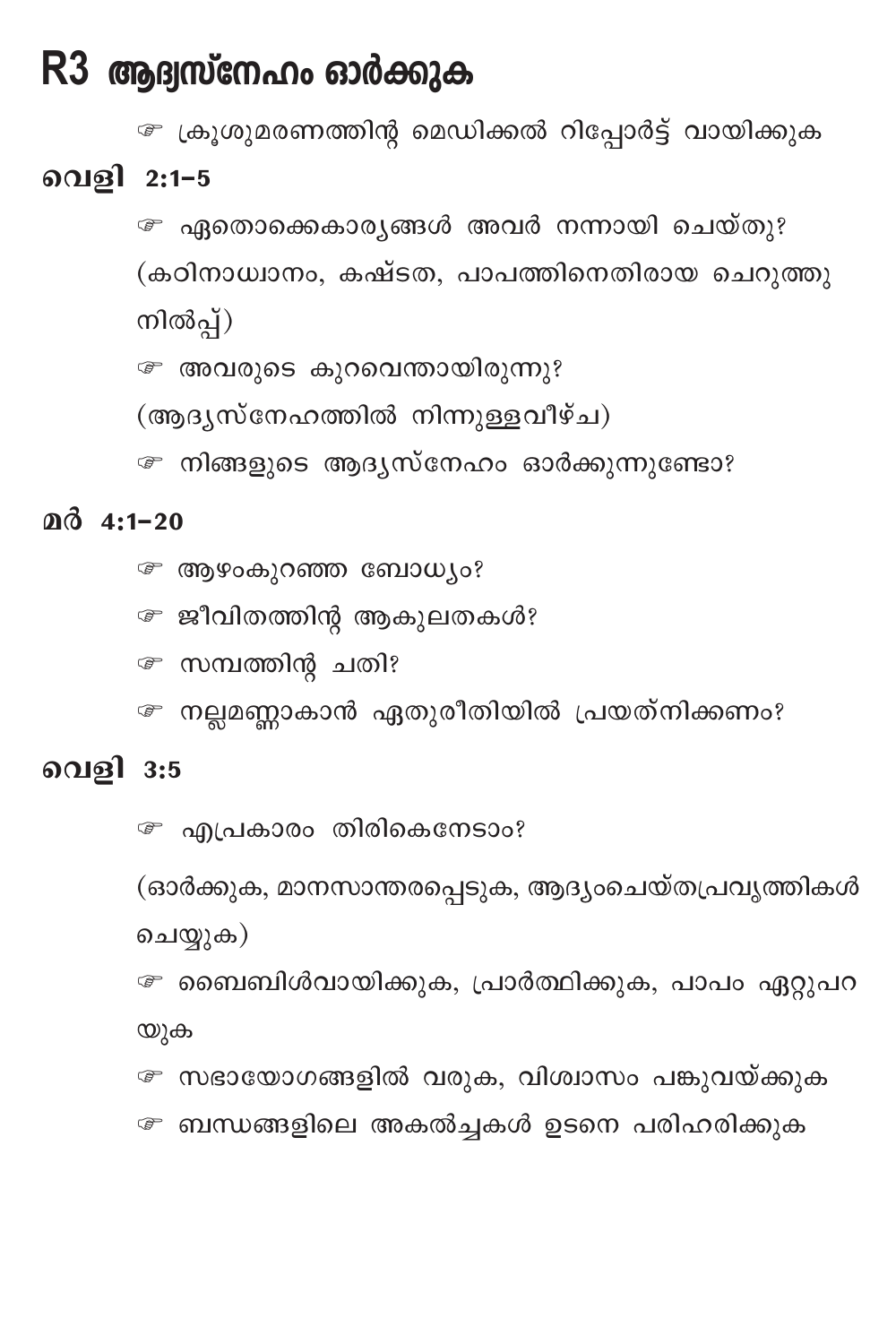## R4. അവശേഷിക്കുന്ന നന്മകൾ

### എഫേ 2:11-22

േ സ്നാനത്തിനുമുൻപ് നാം ആരായിരുന്നു

(ക്രിസ്തുവോ, സ്വർഗ്ഗമോ, പ്രത്യാശയോ ഇല്ല)

*േ* സ്നാനത്തിനുശേഷമോ?

(അടുപ്പിച്ചു, ദൈവരാജ്യവും, കുടുംബവും, ആലയവുമെല്ലാ മാക്കി)

#### എഫേ 4:1-16

- 1. ഐക്യം സൃഷ്ടിക്കുന്ന മനോഭാവം
- ☞ താഴ്മ, പ്രയത്നം മുതലായവ.
- 2. അനൈകൃം സൃഷ്ടിക്കുന്ന മനോഭാവം
- **മത്താ 7:15-16** -വ്യാജ പ്രവാചകർ
- 1തിമോ 4:1-3 -വ്യാജ ഉപദേശങ്ങൾ
- 3. ഒത്തൊരുമയെ എങ്ങിനെ സഹായിക്കാം? റോമ 12:1-8
- േ ജീവനുള്ളബലിയായ് ശരീരം സമർപ്പിക്കുക
- േ പരസ്പരാശ്രിത മനോഭാവം പുലർത്തുക
- േ ആത്മാവിന്റ ദാനം ഐക്യത്തെ ദൃഢപ്പെടുത്താൻ ഉപയോഗി ക്കുക (പ്രസംഗം, ശുശ്രൂഷ, ഉപദേശം, പ്രോത്സാഹനം, സഹായങ്ങൾ, നേതൃത്വഗുണങ്ങൾ, കാരുണ്യപ്രവർത്തി കൾ)